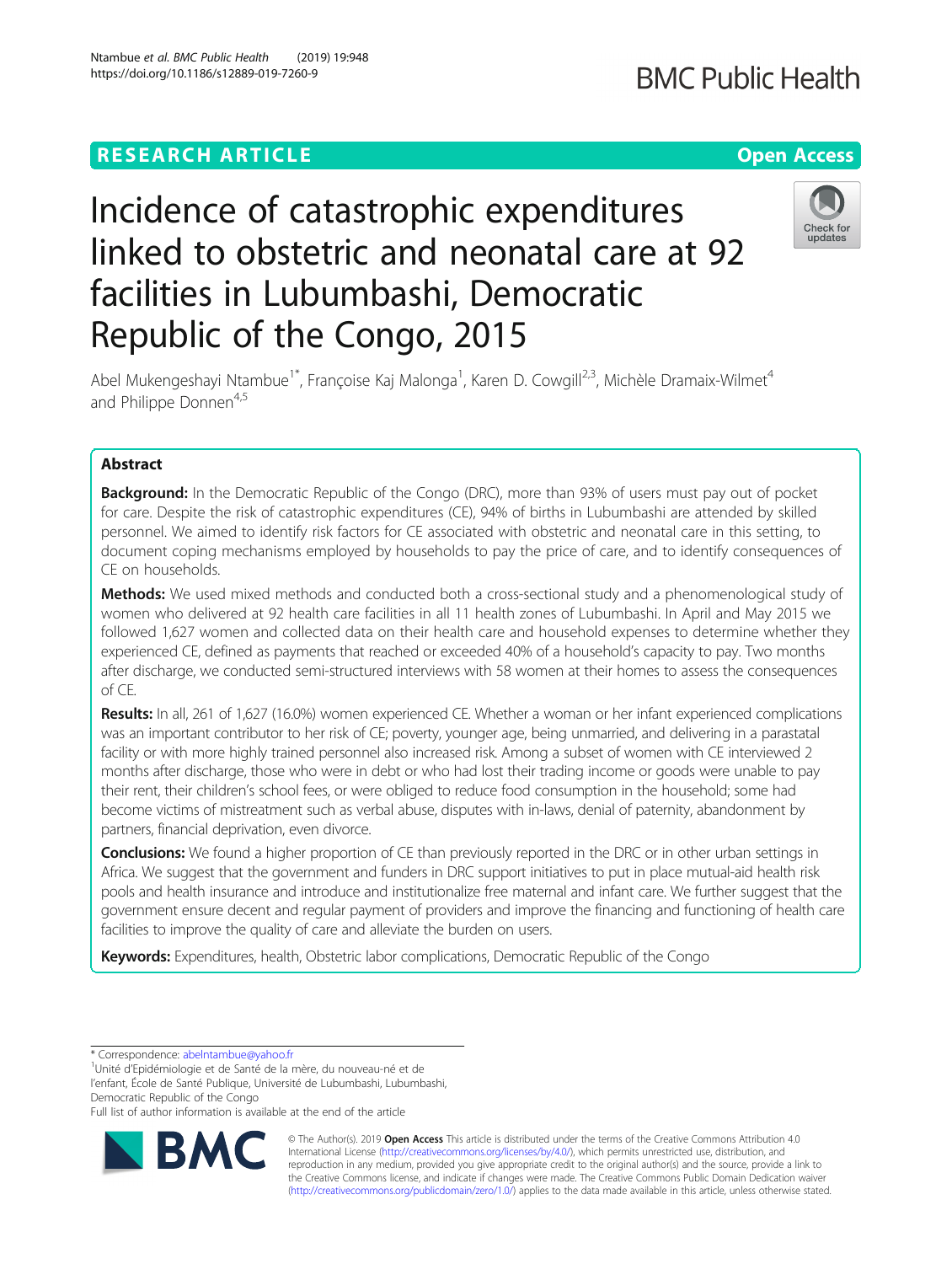# Background

Skilled birth attendance is recognized as an intervention that reduces maternal and perinatal mortality [\[1](#page-13-0)]. The countries that have improved coverage in skilled birth attendance are also those that showed great progress toward attaining the target of Millennium Development Goal 5, to improve maternal health [[2\]](#page-13-0). In Africa, skilled birth attendance has increased from 47% in 1990 to 78% in 2015 [[3\]](#page-13-0). Now, Sustainable Development Goal 3.1–2 is focused on universal coverage of skilled birth attendance to attain a significant reduction in maternal and perinatal mortality by 2030 [\[1](#page-13-0), [4](#page-13-0)]. Attaining this coverage has become a driving force of maternal health programs around the world  $[1, 4, 5]$  $[1, 4, 5]$  $[1, 4, 5]$  $[1, 4, 5]$  $[1, 4, 5]$  $[1, 4, 5]$ .

However, this growth in the number of assisted deliveries brings with it an increase in the burden on the health system —in terms of infrastructure, medications, equipment, and human resources for health  $[1, 6]$  $[1, 6]$  $[1, 6]$ — the Every Mother, Every Newborn initiative [[4](#page-13-0)] reaffirms the Abuja accords and insists on the responsibility of governments to allocate at least 15% of their budgets to health care, while encouraging new modes of financing for development in the post-2015 era.

In the Democratic Republic of the Congo (DRC), the budget allocated to health is low. In 2014, it was 10.8% of the total budget [[7\]](#page-13-0). It corresponded to US\$ 2–3 per resident per year, and represented only 30% of all total health expenditure. It was trivial compared to the minimum of US\$ 86 per resident per year recommended in 2009 by the international high-level working group on health (members cited in [\[8](#page-13-0)]) and, even considering external contributions which comprise 40% of health system expenditures, the health expenditure per resident per year was still low (US\$ 23) [\[7](#page-13-0)]. Given that nearly two thirds of this budget (63.9%) is taken up by health sector administration, the provision of health services has become entirely dependent on direct payments for care by users. More than 93% of users must pay to access care at health facilities [[7\]](#page-13-0).

In a country where the majority of the population is poor [\[9\]](#page-13-0), basing financing for the functioning of health facilities on user fees entails two results [\[10](#page-13-0)]: first, care becomes inaccessible, especially for impoverished households; second, women who go to health facilities to deliver despite their poverty face a high risk of catastrophic expenses (CE) and reinforcement of their poverty. Expenses are defined as catastrophic when they are equal to or greater than 40% of the contributory capacity of a household  $[11]$  $[11]$ . CE is not always synonymous with a high cost of care; even relatively low expenditures can be disastrous for a poor household whose entire resources are needed for essentials. For these households, paying even a small sum can lead them into poverty [\[12](#page-13-0)].

For over a decade, initiatives aiming at universal coverage of health care have multiplied in the DRC [[5,](#page-13-0) [13](#page-13-0), [14\]](#page-13-0). In response to the Global Financing Facility (GFF) [[14\]](#page-13-0), the DRC has put in place a national policy of health care financing with the aim of increasing and harmonizing financing in support of national health plans and priorities, and of thus radically improving the results obtained in the area of women's, infants', and adolescents' health [\[15](#page-13-0)]. At the national level in DRC, the incidence of CE linked to general care has been reported as 10.8% [[15\]](#page-13-0). In 2014, in Lubumbashi, we showed that expenses tied to obstetric care were higher when compared to other cities in Africa  $[16]$  $[16]$ , but information on the incidence of CE, its determinants and health and socioeconomic consequences among women who deliver with skilled attendance, is lacking. The rate of skilled birth attendance is high (94.5%) despite the extent of poverty in the city [\[17](#page-13-0)]; we wanted to discover the strategies used by households to meet these fees despite their impoverishing nature.

This study, which follows on one that described the variability of costs of obstetric and neonatal care in Lubumbashi, aims to identify risk factors for CE associated with obstetric and neonatal care in Lubumbashi [[16](#page-13-0)]. We measured the incidence of CE and its determinants, documented coping mechanisms used by households to pay the price of care, and identified socioeconomic and health consequences of CE on households.

## Methods

# Study setting

The city of Lubumbashi covers an area of  $747 \text{ km}^2$  and has an estimated population of more than 2 million, for an average density of 2,543 inhabitants per  $km^2$  [\[18](#page-13-0)]; however, it comprises periurban areas where population density is lower. Nearly 70% of its population lives on less than US\$1/day [\[9](#page-13-0)]. The city is divided into eleven Health Zones (HZ), all but one of which has a General Referral Hospital (GRH); on average, each HZ has 15 Health Centers (HC). More than 350 health care facilities (hospitals, polyclinics, and HCs) are found in Lubumbashi, with the majority – 70%— in the dense urban core [[18](#page-13-0)]. The private sector accounts for more than 60% of facilities. Almost 180 facilities in Lubumbashi offer maternity services [\[19\]](#page-13-0). In 2012, 94.5% of deliveries were assisted [[17](#page-13-0)].

## Population

We included facilities in all eleven HZs that had at least 25 deliveries in the month before our survey. In each of the 92 facilities that met the inclusion criteria, we invited all self-paying women admitted to the maternity to participate. To be included, women had to be able to speak French or another of the national languages, i.e.,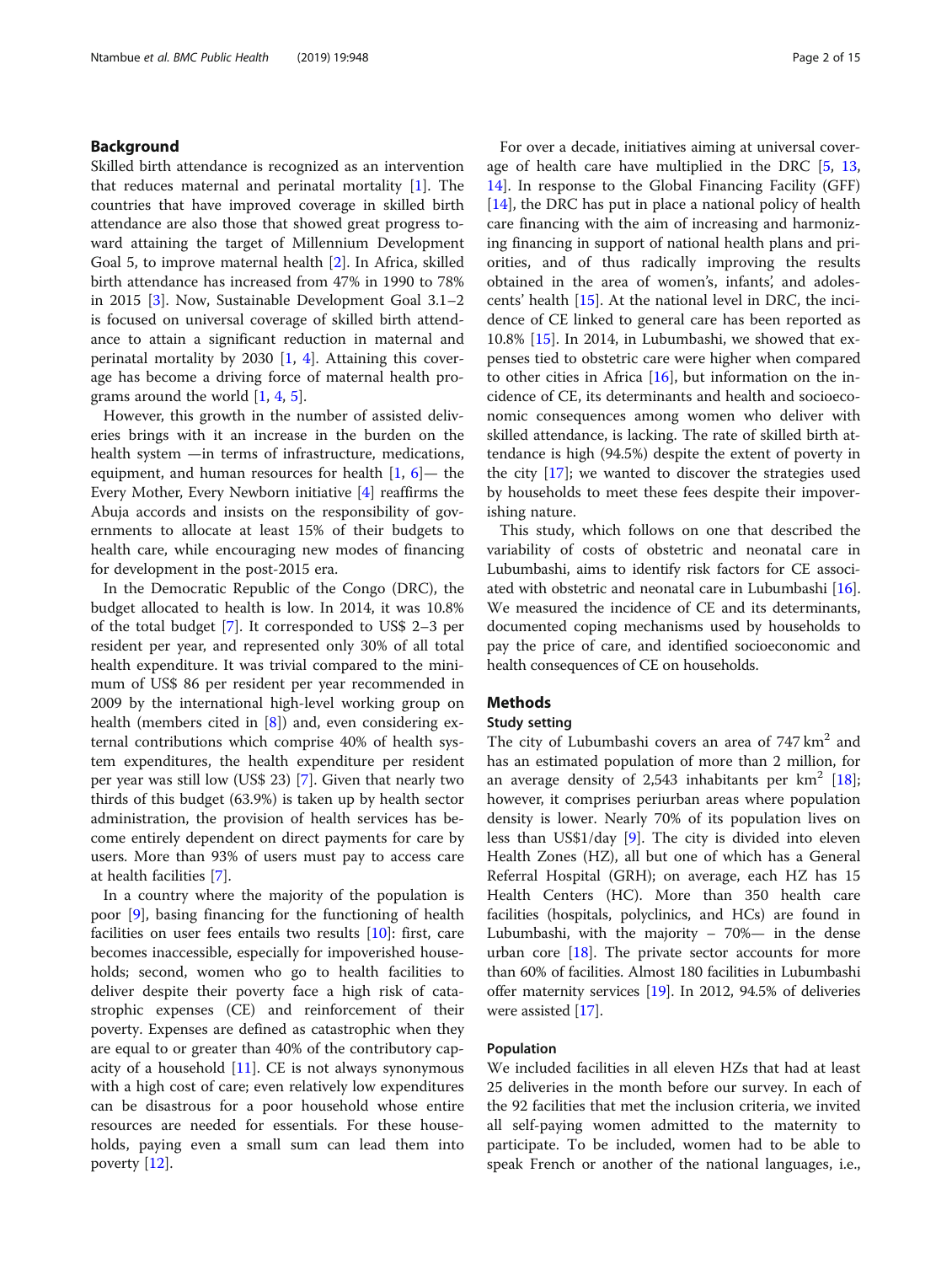Swahili, Tshiluba, Lingala, or Kikongo to communicate with the researchers.

Women who could read and understand French were given the opportunity to read the written consent form themselves; for those who could not read or understand French, the form was read and explained by a researcher in another language in the presence of a person not involved in the study (e.g., a unit administrator) whose role was to confirm the content of the document. Women were given the opportunity to ask questions and then, if they chose, to sign the consent form. Information about each woman was kept confidential. All 1,627 women who gave birth in the selected health care facilities between April and May 2015 were eligible and gave consent to participate in the study. Inclusion criteria and selection methods for the qualitative portion that explored consequences of CE are described below, with the description of the semi-structured interview. This study was approved by the Medical Ethics Committee of the University of Lubumbashi (UNILU/CEM/010/2011).

#### Study

We used mixed methods and conducted both a crosssectional study and a phenomenological study [[20\]](#page-13-0). This allowed us to appreciate two complementary aspects of CE tied to obstetric and neonatal care. The crosssectional study (quantitative) allowed us to investigate the determinants of CE, while phenomenology permitted us to determine the short- to mid-term consequences of these costs that could not have been adequately captured by the quantitative approach. For the latter, we made home visits 2 months after participants' discharge from the maternity unit. Interviews and document reviews were carried out by thirty trained assistants.

# Data collection

#### Structured interview and document review

We used a structured questionnaire (Additional file [1](#page-12-0)) to capture information about the expenditures —including the reason for each payment— related to delivery, as well as sociodemographic and economic information not included in the medical record. From each woman's medical record, we collected data on reasons for admission, presence of complications, type of delivery and we collected documentation of expenditures linked to delivery. We consulted the head of the maternity unit to determine what charges were covered by each payment.

We followed payments made daily for the entire length of stay [[10](#page-13-0)], apart from receipts available from the women or their family members, or in the files of the maternity unit if the bill was not available. Payments were validated after triangulation of information obtained i) from the woman giving birth or her family, ii) in the medical record, and iii) by confirmation from the head of the maternity unit. For medications purchased outside the facility or from staff at the facility, we documented payments based on receipts or, if the receipt was missing, based on the woman's report, but only if the medication was identified, or the information validated by the birth attendants. This was also the case for laboratory tests and blood purchased at the blood bank. If the total declared by the woman was higher than that reported by the maternity team, and the proof of expenditures were not available, the difference was attributed to the category "other fees", which often included gratuities given to the health care personnel.

### Semi-structured interviews

Semi-structured individual interviews (Additional file [2](#page-12-0)) were conducted only at homes. We drew up an a priori list addressing three essential themes: i) the woman's view on the quality of care she received; ii) her view of the price of care at the maternity unit; and iii) the consequences (problems) she faced as a result of the payments made at the maternity. Considering each facility in which a woman delivered as a "cluster", the saturation threshold was fixed at four redundant interviews in a cluster that didn't add anything to advancing the conceptualization of the consequences of CE [[20](#page-13-0)]. In the end, we interviewed 58 women in 10 clusters. The interviews were recorded, then transcribed.

#### Data management and analysis

The data from the structured interviews and document review were double-entered and stored in Excel (Additional file [3\)](#page-12-0). The total costs of care at delivery was the sum of expenditures tied to obstetric and neonatal care (medications, supplies, the act of delivery, cesarean section, episiotomy, dressings, lab tests, newborn care, stay, and medical record) [[10](#page-13-0)].

To determine the household's capacity to pay, we estimated total expenditures —comprising payments for food and other (housing, electricity, water, school fees, holidays, birthdays, trips, clothing, furniture, communication, transport, leisure, fund transfers, as well as the costs of delivery)– for the year preceding the survey [[12\]](#page-13-0). We asked women to report recurring expenditures like food, communication, transportation, and leisure for the month preceding the survey, and used these to estimate for the entire year; for other non-food expenditures, we estimated them for the whole year [[21](#page-13-0)]. We subtracted the food expenditures to obtain the household's capacity to pay. We defined CE for obstetric and neonatal care equal to or greater than 40% of the household's capacity to pay [[12,](#page-13-0) [22,](#page-13-0) [23\]](#page-13-0). All expenditures were expressed in US\$ (at the time of this study, 920 Congolese francs (CDF) = US\$1).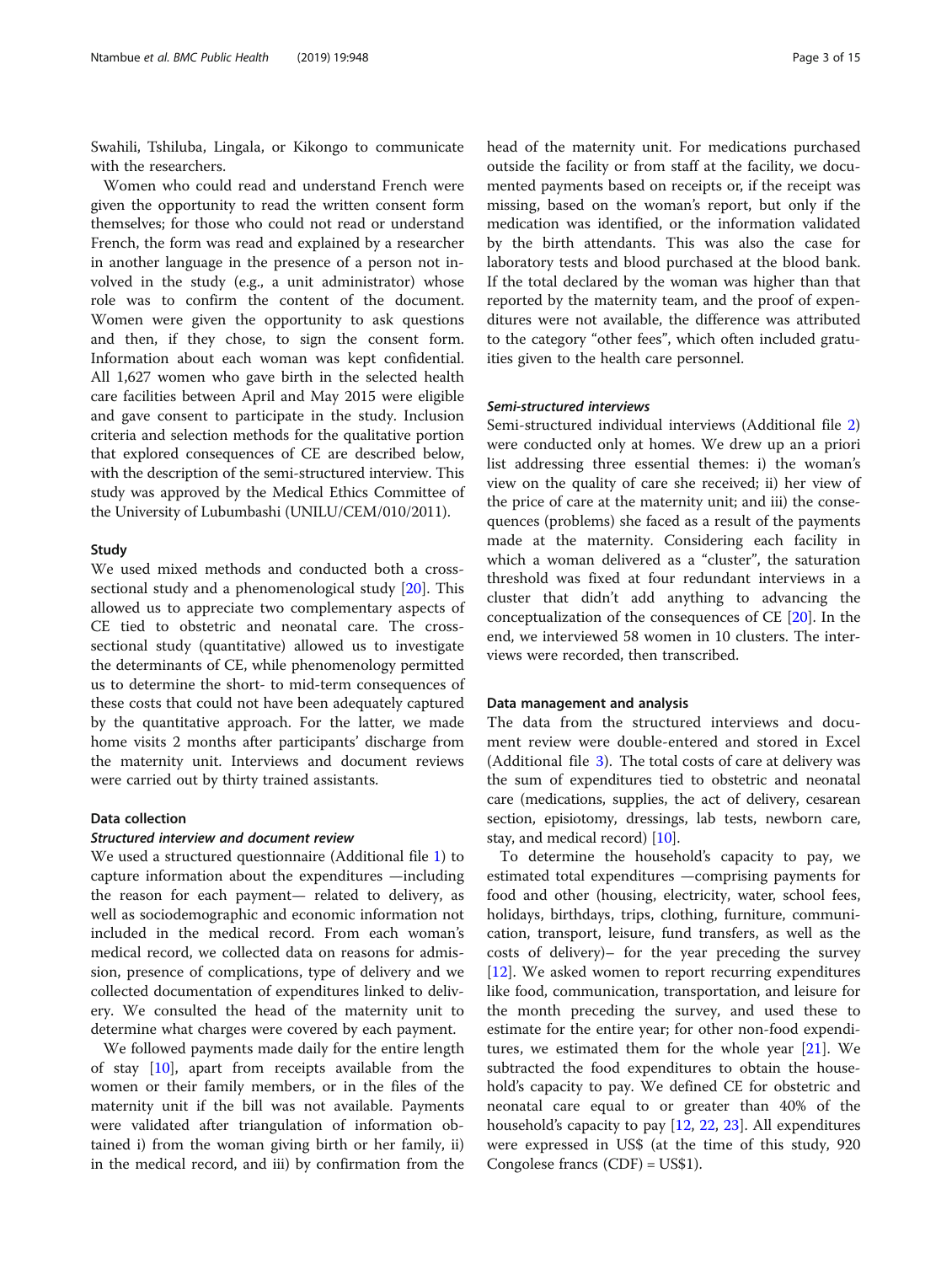To evaluate the impact of socioeconomic level on the incidence of CE, we created a socioeconomic index [\[24](#page-13-0)]. We used principal components analysis (PCA) based on the variables used in urban settings in the 2013 Demographic and Health Survey (DHS) [[25](#page-13-0)]: household (number of people per household, relationship with the owner of the house, materials of the wall and roof, source of water and electricity, source of energy for the household, type of toilets), presence of radio, telephone, freezer, television, computer, fan, sewing machine, wheeled vehicle (bicycle, motorcycle, car), type of bed and chairs. The socioeconomic well-being score was derived from the first principal component, which was used to construct the household socioeconomic index [[25](#page-13-0)]. Apart from the number of people per household, variables were dichotomized [\[25](#page-13-0)]. The percent of variance explained by the first component was 36.1% for this model.

We described the profile of health care facilities and of participants included in the study with standard descriptive statistics (proportion, mean and standard deviation, median, minimum, and maximum). We used Mann-Whitney and Kruskal-Wallis tests to compare expenditures for each type of delivery between women who suffered CE and those who did not to test the hypothesis of differences in expenditures between these two groups. Bonferroni's correction was used for two-by-two comparisons of expenditures by type of delivery (uncomplicated vaginal, complicated vaginal and cesarean delivery) and the occurrence of CE. We used a chi-squared test, with a significance threshold of 5%, to compare the incidence of CE (dependent variable) by characteristics of women, socioeconomic level (low vs high), presence of a more vs less highly skilled birth attendant, private ownership of the facility (vs public or religious), the occurrence of obstetric or neonatal complications (vs uncomplicated delivery), and a long stay in the maternity unit (vs a stay of 3 days or fewer) (independent variables). In the logistic regression model, all these variables were adjusted by the demographic characteristics of the women. We calculated relative risk (RR) and 95% confidence interval (CI) to evaluate the strength of the association between the variables listed above and the incidence of CE.

We used forward stepwise logistic regression with a significance threshold of 5% to identify determinants of CE, with resulting adjusted odds ratios (aOR) and 95% CI. We included only independent variables with a *p*-value of  $\leq 0.10$  in univariable analysis in the multivariable analysis. To avoid collinearity between obstetric and neonatal complications and related care, we built two models, one based on health care and the other on obstetric and neonatal complications. We tested the fit of the final model with the Hosmer-Lemeshow test [\[26\]](#page-13-0). All analyses were conducted with Stata v13.1. We defined complicated delivery according to WHO criteria as "medical problems associated with obstetric labor, such as hemorrhage (antepartum and postpartum), obstructed labor, postpartum sepsis, placenta praevia, placental abruption and premature rupture of membranes, complications of abortion, severe pre-eclampsia and eclampsia, ectopic pregnancy and ruptured uterus or others". Neonatal care was categorized into three levels: basic care offered to healthy newborns, emergency neonatal care (EmNC) for newborns with intrapartum respiratory distress, and intensive care for sick or low-birth-weight newborns [[27](#page-13-0)].

Data from the semi-structured interviews were simultaneously translated from local languages into French at the time of their transcription, then re-read. Initially, we analyzed them to pull out the major consequences, then we conducted a thematic analysis about the i) economic, ii) social, and iii) health consequences of CE and the possible associations among them [[20](#page-13-0)].

# Results

# Profile of women

We included [1](#page-4-0),627 women in our study. Table 1 shows that in the majority (61.1%) of women were recruited in the HZs of Ruashi (21.8%), Lubumbashi (16.8%), Kampemba (11.4%), and Katuba (11.1%). The HZs of Kisanga (8.2%), Vangu (7.8%), Mumbunda (7.7%), Tshamilemba (6.3%), Kenya (5.0%), and Kamalondo (3.8%) made up the remaining 38.9%. Over the course of the survey, there were no deliveries at the HC in the Kowe HZ. The majority of women were recruited in HCs (42.0%) and GRHs (35.3%). Polyclinics represented 13.5% of women, while the tertiary hospitals, Sendwe and University Clinics of Lubumbashi (UCL), each accounted for only 4.6% of women. More than half the women (864, or 53.2%) came from private-sector facilities; one quarter of these came from faith-based facilities; the public sector accounted for 40.3% of participants, and parastatal health facilities for 6.6%.

The average age of women in the sample was 27 years (minimum 13, maximum 47). The average age of the partners of those who were married was 34 years (min 17, max 64). Thirty-eight women (2.3%) were not married. We divided participating women into quintiles by wealth.

More than a third (35.8%) of women arrived at the maternity unit on foot or by motorcycle or bicycle, 39% arrived by public transport, and only a quarter arrived (25.2%) by private transport. One hundred fourteen (7.0%) of surveyed women had been referred from another health care facility. In all, 659 women (40.5%) had at least one complication during or following delivery. Obstructed labor (14.8%), cervical and perineal tears (13.2%), ante- and post-partum hemorrhage (5.3%), and post-partum infections (3.1%) were the most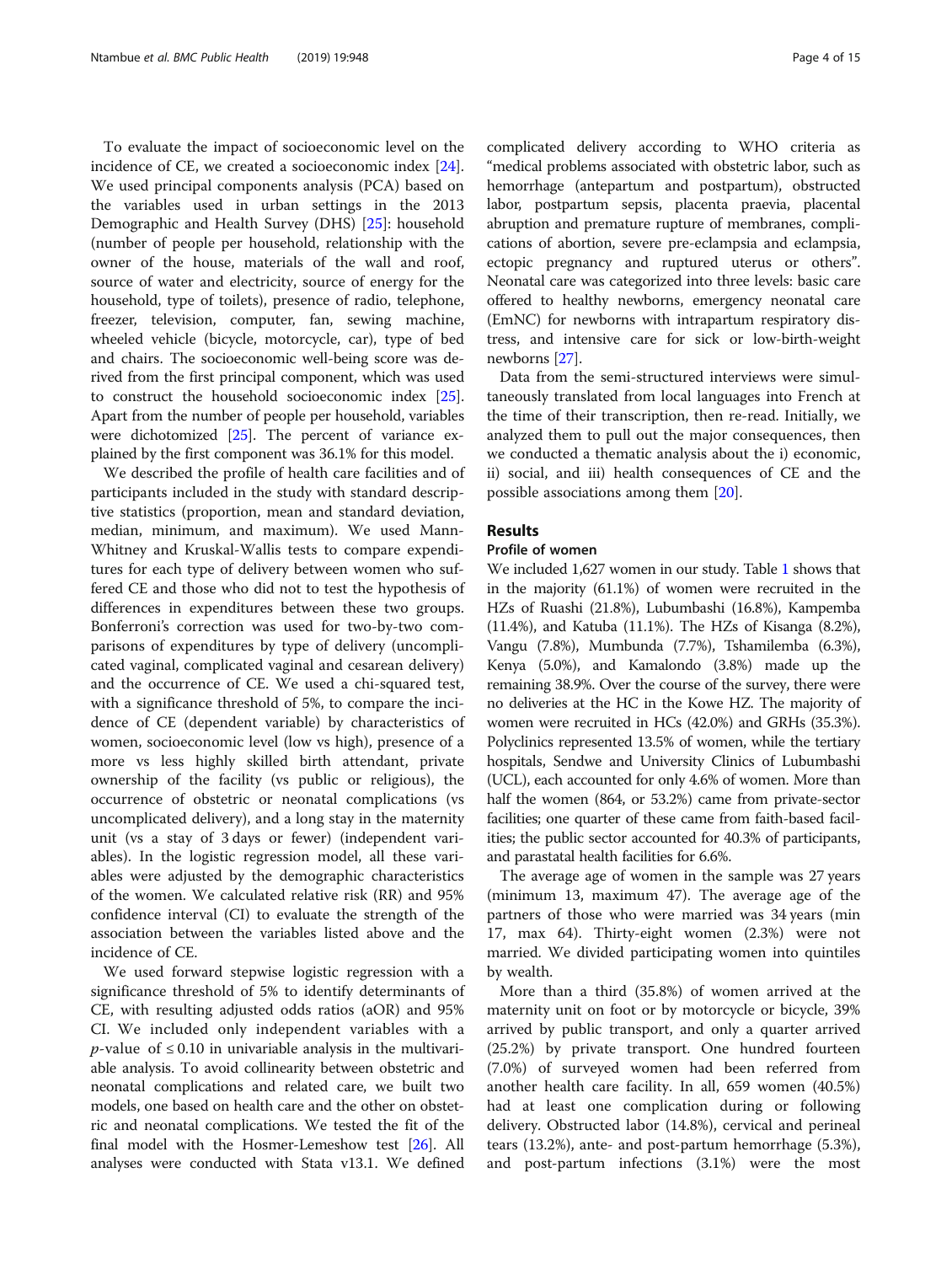commonly reported complications. One hundred ninetyseven women (12.1%) delivered by caesarean. All the newborns born to women who had complications stayed in the neonatal intensive care unit, 24.9% to receive emergency neonatal care and 74.1% to receive intensive care for ill newborns.

At delivery, 88.9% of women were attended by midwives and 6.0% by generalist physicians, while 5.2% were attended by specialist physicians. The median length of stay in the maternity unit was 3 days (min 1, max 64). More than three quarters (79.1%) of women had preselected the maternity unit where they would deliver. Nearly half of all women (48.4%) delivered without knowing in advance how much they would pay. In all, 261 of the 1,627 women recruited for the study (16.0%; 95% CI 14.3–17.9%) reported catastrophic expenses related to obstetric and neonatal care.

In all, 261 of 1,627 (16.0%) women experienced CE. In Table [2](#page-5-0), the median expenditure for delivery was higher in women who experienced CE (US\$ 54) compared with those who did not (US\$ 38;  $p < 0.001$ ). In looking at each type of delivery, we noted that the median expenditures for a complicated vaginal birth were not significantly different between women who experienced CE and those who did not ( $p = 0.69$ ). On the other hand, the median expenditure for those with uncomplicated vaginal births who experienced CE was US\$4 higher than for those who did not experience CE, and those with cesarean sections and CE spent US\$65 more than those who did not experience CE ( $p = 0.043$ ) or caesareans ( $p = 0.005$ ).

Furthermore, we noted that the median household capacity to pay (contributive capacity) was US\$9 lower among women who had CE compared to those who did not ( $p = 0.015$ ) regardless of the type of delivery.

In Table [3,](#page-5-0) the incidence of CE was different by HZ. Women who delivered in the HZ of Kisanga, Ruashi, Kamalondo,Tshiamilemba, Kenya, and Kampemba incurred CE less than half as often as those who delivered in the HZ of Lubumbashi. The incidence of CE ranged from 18.3 to 32.6% in the HZs of Lubumbashi, Mumbunda, and Katuba, but the differences did not attain statistical significance. The incidence likewise varied by type of facility. The incidence of CE was almost two times higher in the provincial hospital (Sendwe) and in the GRH compared to the Health Centers. Women who delivered in facilities that were public, private nonreligious, or owned by a parastatal entity had more than two times the risk of having CE compared to those who delivered in private religious facilities.

In Table [4,](#page-6-0) younger age of the woman, although not of her partner, was associated with the variation in incidence of CE. Unmarried women had more than twice the risk of having CE compared to those who were married. The incidence of CE was 16 and 23 times higher,

<span id="page-4-0"></span>Table 1 Profile of parturient women surveyed, Lubumbashi, DRC, 2015

| Variables                              | Total $(n = 1627)$ | Percent |
|----------------------------------------|--------------------|---------|
| Health Zones                           |                    |         |
| Lubumbashi                             | 274                | 16.8    |
| Katuba                                 | 181                | 11.1    |
| Mumbunda                               | 126                | 7.7     |
| Vangu                                  | 127                | 7.8     |
| Kisanga                                | 133                | 8.2     |
| Ruashi                                 | 354                | 21.8    |
| Kamalondo                              | 61                 | 3.7     |
| Tshiamilemba                           | 103                | 6.3     |
| Kenya                                  | 82                 | 5.0     |
| Kampemba                               | 186                | 11.4    |
| Type of facility                       |                    |         |
| Health center                          | 684                | 42.0    |
| Sendwe (provincial referral hospital)  | 74                 | 4.6     |
| General referral hospital              | 574                | 35.3    |
| University Clinics of Lubumbashi (UCL) | 75                 | 4.6     |
| Polyclinics                            | 220                | 13.5    |
| Sector of ownership                    |                    |         |
| Private, religious                     | 214                | 13.1    |
| Public                                 | 655                | 40.3    |
| Para-statal commercial                 | 108                | 6.6     |
| Private, non-religious                 | 650                | 40.0    |
| Age (years)                            |                    |         |
| < 20                                   | 172                | 10.6    |
| $20 - 34$                              | 1215               | 74.6    |
| $\geq$ 35                              | 240                | 14.8    |
| Marital status                         |                    |         |
| Married                                | 1589               | 97.7    |
| Not married                            | 38                 | 2.3     |
| Partner's age (years)                  |                    |         |
| < 25                                   | 114                | 7.0     |
| 25–34                                  | 784                | 48.2    |
| $35 - 44$                              | 589                | 36.2    |
| $\geq$ 45                              | 115                | 7.1     |
| Unknown                                | 25                 | 1.5     |
| Wealth quintile                        |                    |         |
| Q1 (very poor)                         | 302                | 18.6    |
| Q2                                     | 317                | 19.5    |
| Q3                                     | 311                | 19.1    |
| Q4                                     | 344                | 21.1    |
| Q5 (very rich)                         | 353                | 21.7    |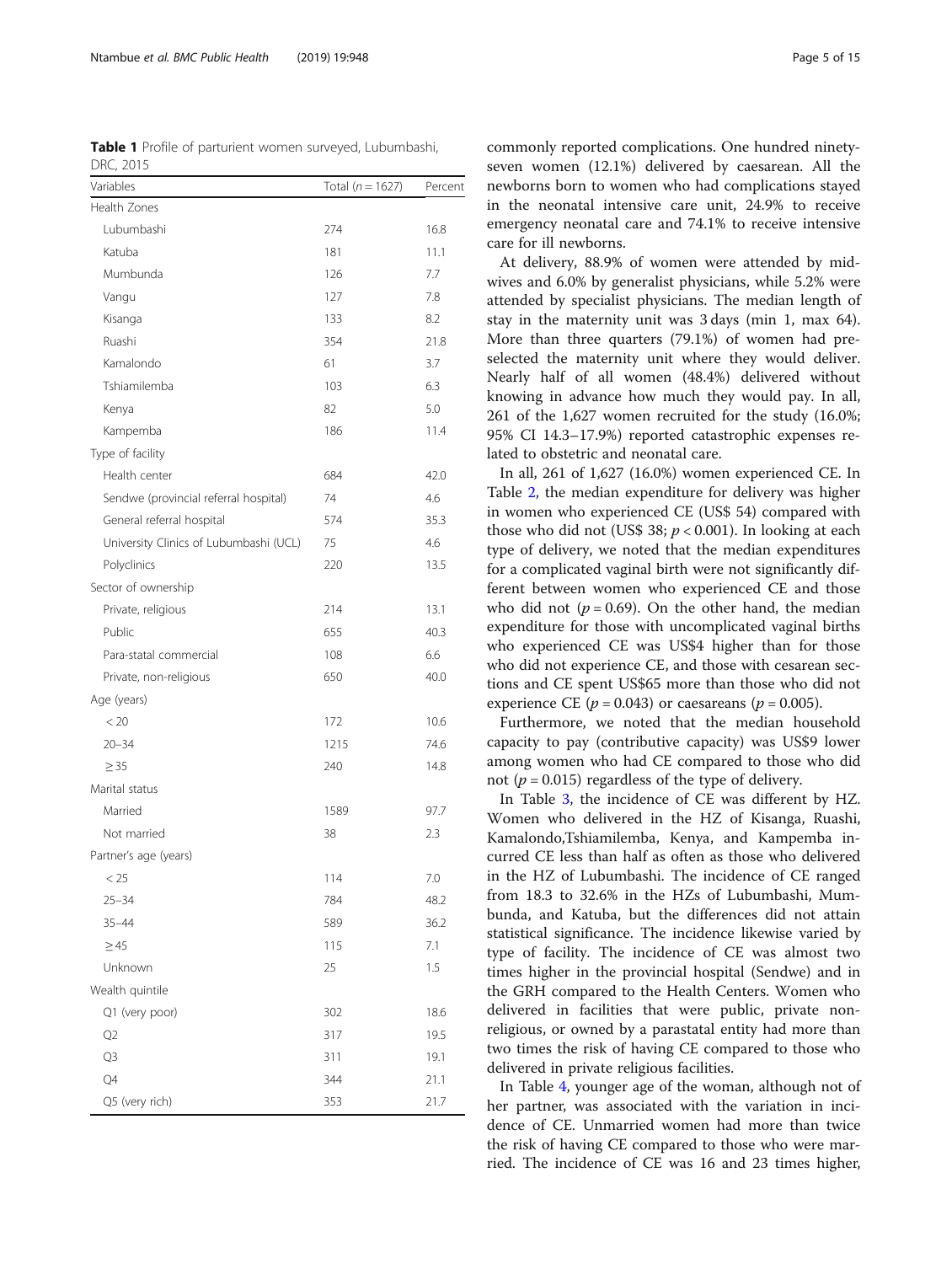| Type of delivery                                   | Non-catastrophic expenses                     |                | Catastrophic expenses | p                                |            |
|----------------------------------------------------|-----------------------------------------------|----------------|-----------------------|----------------------------------|------------|
|                                                    | Median in US\$ (minimum-maximum)<br>Total (n) |                | Total (n)             | Median in US\$ (minimum-maximum) |            |
| Total expenditures for obstetric and neonatal care |                                               |                |                       |                                  |            |
| Uncomplicated vaginal                              | 906                                           | 34 (10-220)    | 95                    | 38 (10-163)                      | 0.043      |
| Complicated vaginal                                | 356                                           | 43 (12-396)    | 73                    | 42 (12-272)                      | 0.69       |
| Caesarean                                          | 104                                           | 323 (82-966)   | 93                    | 388 (108-924)                    | 0.005      |
| Total                                              | 1366                                          | 38 (10-966)    | 261                   | 54 (10-924)                      | $< 0.001*$ |
| Total household capacity to pay                    |                                               |                |                       |                                  |            |
| Uncomplicated vaginal                              | 906                                           | 104 (20-2462)  | 95                    | $65(20-222)$                     | 0.03       |
| Complicated vaginal                                | 356                                           | 122 (19-3009)  | 73                    | 54 (20-199)                      | 0.04       |
| Caesarean                                          | 104                                           | 569 (112-3201) | 93                    | 392 (55-1297)                    | 0.031      |
| Total                                              | 1366                                          | 114 (19-3201)  | 261                   | 123 (20-1297)                    | $0.015*$   |

<span id="page-5-0"></span>Table 2 Median total expenditures and total capacity to pay by type of delivery and experience of catastrophic expenses, city of Lubumbashi, DRC, 2015 (Mann-Whitney test with Bonferroni correction)

\*Kruskal-Wallis

respectively, among the lowest and second-lowest wealth quintiles compared to the highest.

Table [4](#page-6-0) also shows that women who were referred from one facility to another had nearly three times the risk of CE compared to those who were not. Women who had any complication —eclampsia, placenta praevia,

obstructed labor, pre- or post-partum hemorrhage, or uterine rupture— had at least three and a half times higher risk of CE compared with those who had no complications.

Women who had complicated vaginal births had nearly twice the risk of CE compared with those who had an uncomplicated birth, and those who delivered by

|  |  |  |  |  | Table 3 Incidence of catastrophic expenses by HZ, type and sector of health care facility, Lubumbashi, DRC, 2015 |  |
|--|--|--|--|--|------------------------------------------------------------------------------------------------------------------|--|
|--|--|--|--|--|------------------------------------------------------------------------------------------------------------------|--|

| Variables                              | Total | Incidence of CE (%) | <b>RR</b>    | 95% CI      | $\mathcal{P}$ |
|----------------------------------------|-------|---------------------|--------------|-------------|---------------|
| Health Zones                           |       |                     |              |             | < 0.001       |
| Lubumbashi                             | 274   | 25.9                | $\mathbf{1}$ |             |               |
| Katuba                                 | 181   | 32.6                | 1.3          | $0.9 - 1.7$ |               |
| Mumbunda                               | 126   | 18.3                | 0.7          | $0.5 - 1.1$ |               |
| Vangu                                  | 127   | 17.3                | 0.7          | $0.4 - 1.0$ |               |
| Kisanga                                | 133   | 15.0                | 0.6          | $0.4 - 0.9$ |               |
| Ruashi                                 | 354   | 11.6                | 0.5          | $0.3 - 0.6$ |               |
| Kamalondo                              | 61    | 8.2                 | 0.3          | $0.1 - 0.7$ |               |
| Tshiamilemba                           | 103   | 7.8                 | 0.3          | $0.2 - 0.6$ |               |
| Kenya                                  | 82    | 4.9                 | 0.2          | $0.1 - 0.5$ |               |
| Kampemba                               | 186   | 4.3                 | 0.2          | $0.1 - 0.3$ |               |
| Type of facility                       |       |                     |              |             | < 0.001       |
| Health center                          | 684   | 11.6                | $\mathbf{1}$ |             |               |
| Sendwe (provincial referral hospital)  | 74    | 23.0                | 2.0          | $1.2 - 3.1$ |               |
| General referral hospital              | 574   | 20.0                | 1.7          | $1.3 - 2.3$ |               |
| University Clinics of Lubumbashi (UCL) | 75    | 18.7                | 1.6          | $0.9 - 2.6$ |               |
| Polyclinics                            | 220   | 16.4                | 1.4          | $0.9 - 2.0$ |               |
| Sector of ownership                    |       |                     |              |             | < 0.001       |
| Private, religious <sup>a</sup>        | 214   | 6.1                 | 1            |             |               |
| Public                                 | 655   | 20.5                | 3.4          | $2.0 - 5.8$ |               |
| Para-statal commercial                 | 108   | 12.0                | 2.0          | $1.1 - 4.1$ |               |
| Private, non-religious                 | 650   | 15.5                | 2.6          | $1.5 - 4.5$ |               |

<sup>a</sup>Used for comparison because these are the health facilities in which the price of care is most stable and where care is perceived by women to be of good quality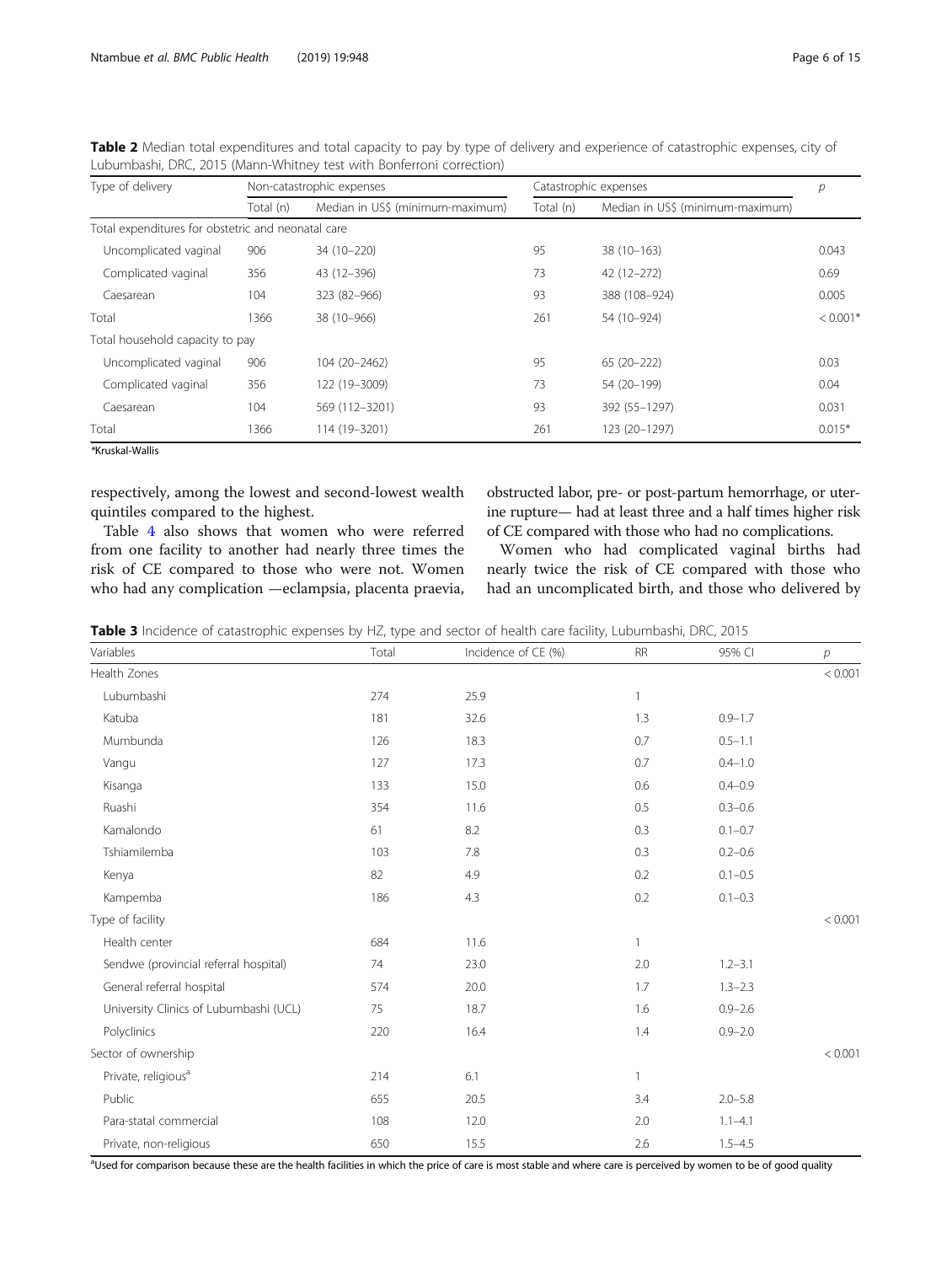| Variables                       | Total | Incidence of CE (%) | <b>RR</b>      | 95% CI        | $\boldsymbol{p}$       |
|---------------------------------|-------|---------------------|----------------|---------------|------------------------|
| Age (years)                     |       |                     |                |               | 0.10                   |
| $< 20$                          | 172   | 20.4                | 1.6            | $0.9 - 2.5$   |                        |
| $20 - 34$                       | 1215  | 16.1                | 1.3            | $0.9 - 1.9$   |                        |
| $\geq$ 35                       | 240   | 12.5                | $\mathbf{1}$   |               |                        |
| Marital status                  |       |                     |                |               | < 0.001                |
| Married                         | 1589  | 15.5                | $\mathbf{1}$   |               |                        |
| Not married                     | 38    | 36.8                | 2.4            | $1.5 - 3.5$   |                        |
| Partner's age (years)           |       |                     |                |               | 0.39                   |
| $<25\,$                         | 114   | 14.9                | 0.8            | $0.4 - 1.4$   |                        |
| $25 - 34$                       | 784   | 16.7                | 0.9            | $0.6 - 1.3$   |                        |
| $35 - 44$                       | 589   | 15.3                | $0.8\,$        | $0.5 - 1.2$   |                        |
| $\geq$ 45                       | 115   | 19.1                | $\overline{1}$ |               |                        |
| Unknown                         | 25    | 4.0                 | 0.2            | $0.1 - 1.1$   |                        |
| Wealth quintile                 |       |                     |                |               | $< 0.001$ <sup>*</sup> |
| Q1 (very poor)                  | 302   | 44.7                | 22.5           | $11.0 - 46.8$ |                        |
| Q2                              | 317   | 31.6                | 15.9           | $7.7 - 33.3$  |                        |
| Q3                              | 311   | 3.2                 | 1.6            | $0.7 - 4.1$   |                        |
| Q4                              | 344   | 2.6                 | 1.3            | $0.5 - 3.4$   |                        |
| Q5 (very rich)                  | 353   | 2.0                 | $\overline{1}$ |               |                        |
| Referral status                 |       |                     |                |               | < 0.001                |
| Referred                        | 114   | 40.4                | 2.8            | $2.2 - 3.6$   |                        |
| Not referred                    | 1513  | 14.2                | $\mathbf{1}$   |               |                        |
| Complications                   |       |                     |                |               | < 0.001                |
| Post-partum infection           | 50    | 58.0                | 9.1            | $6.4 - 12.5$  |                        |
| Pre & post-partum hemorrhage    | 86    | 41.9                | 6.5            | $4.6 - 9.1$   |                        |
| Eclampsia                       | 27    | 40.7                | 6.4            | $3.6 - 10.1$  |                        |
| Placenta Prævia                 | 22    | 31.8                | $5.0\,$        | $2.5 - 8.8$   |                        |
| Soft-tissue tears               | 214   | 25.7                | 4.0            | $2.9 - 5.6$   |                        |
| Placental abruption             | 20    | 25.0                | 3.9            | $1.7 - 7.7$   |                        |
| Obstructed labor                | 240   | 23.3                | 3.6            | $2.6 - 5.1$   |                        |
| None                            | 968   | 6.4                 | $\mathbf{1}$   |               |                        |
| Type of delivery                |       |                     |                |               | < 0.001                |
| Uncomplicated vaginal           | 1001  | 9.5                 | $\mathbf{1}$   |               |                        |
| Complicated vaginal             | 429   | 17.0                | 1.8            | $1.4 - 2.4$   |                        |
| Caesarean                       | 197   | 47.2                | 5.0            | $3.9 - 6.3$   |                        |
| Neonatal care                   |       |                     |                |               | < 0.001                |
| Basic                           | 971   | 9.1                 | $\mathbf{1}$   |               |                        |
| Emergency                       | 163   | 39.9                | 4.4            | $3.3 - 5.8$   |                        |
| Intensive                       | 493   | 21.9                | 2.4            | $1.9 - 3.1$   |                        |
| Type of skilled birth attendant |       |                     |                |               | < 0.001                |
| Nurses and midwives             | 1446  | 14.0                | $\mathbf{1}$   |               |                        |
| General physician               | 97    | 29.9                | 2.1            | $1.5 - 2.9$   |                        |
| Specialist physician            | 84    | 35.7                | 2.6            | $1.8 - 3.4$   |                        |
|                                 |       |                     |                |               |                        |

<span id="page-6-0"></span>Table 4 Incidence of catastrophic expenses (CE) by sociodemographic and economic characteristics of women, evolution of the delivery and length of stay in the maternity unit, Lubumbashi, DRC, 2015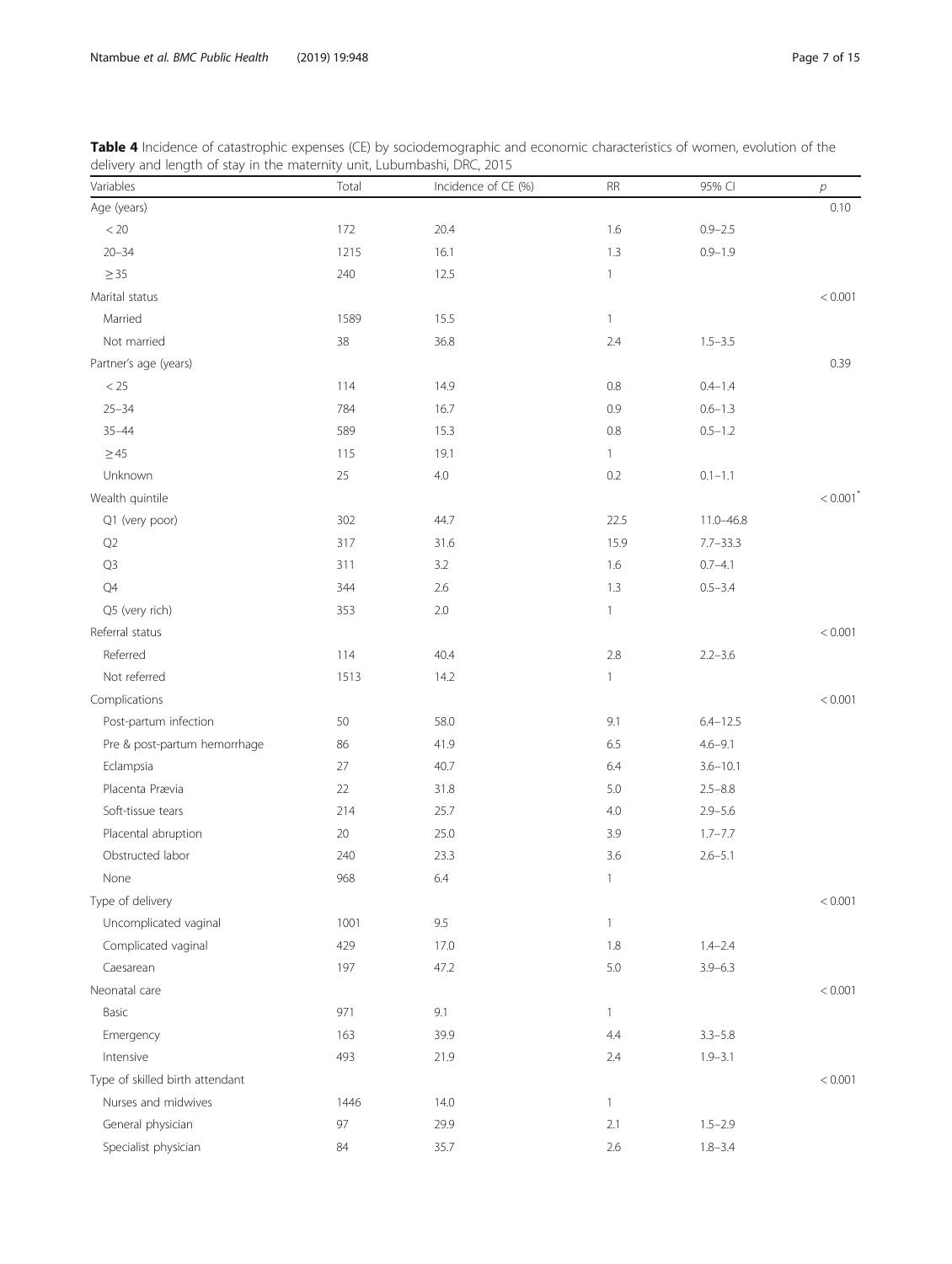| achivery and rength of stay in the materinty anny eabarmoasing brite, zons (commaca) |       |                     |           |             |         |
|--------------------------------------------------------------------------------------|-------|---------------------|-----------|-------------|---------|
| Variables                                                                            | Total | Incidence of CE (%) | <b>RR</b> | 95% CI      |         |
| Delivery facility                                                                    |       |                     |           |             | 0.03    |
| Planned                                                                              | 1287  | 15.0                |           |             |         |
| Not planned                                                                          | 340   | 20.0                | .3        | $1.1 - 1.7$ |         |
| Length of stay (days)                                                                |       |                     |           |             | < 0.001 |
| $\leq$ 3                                                                             | 1143  | 12.4                |           |             |         |
| $4 - 14$                                                                             | 419   | 19.8                | 1.6       | $1.2 - 2.0$ |         |
| $\geq$ 15                                                                            | 65    | 55.4                | 4.5       | $3.4 - 5.7$ |         |

Table 4 Incidence of catastrophic expenses (CE) by sociodemographic and economic characteristics of women, evolution of the delivery and length of stay in the maternity unit, Lubumbashi, DRC, 2015 (Continued)

\*Chi-squared test for trend

caesarean had five times the risk compared to those who had an uncomplicated delivery.

Among women whose newborns received emergency or intensive care, the incidence of CE was 2.4–4.4 times higher compared to mothers of healthy newborns. It was also more than two times higher when deliveries were managed by generalist or specialist physicians as opposed to nurses and midwives.

Women who did not plan to give birth in the facility in which they ended up giving birth had nearly twice the risk of CE as compared to those who delivered in the planned facility. The length of stay increased the risk of CE. Women who stayed more than 3 days in the maternity unit had at least twice the risk of CE compared with those who stayed no more than 3 days.

The multivariable model (Table [5](#page-8-0)) shows results similar to those seen in the univariable analyses. Poverty, management of obstetric or neonatal complications, provision of care by highly qualified personnel, care provided in facilities of parastatal entities and referral in the course of delivery – all factors associated with higher charges – increased the risk of CE.

# Alternatives for the payment of obstetric and neonatal care

### Quantitative aspects

The means of payment of maternity fees differed for women who suffered CE and those who did not. In Fig. [1](#page-9-0), we see that, even though in both groups the woman and her partner were the main source for payment of the maternity fees, the proportion of women assisted by non-governmental organizations (NGO) and family was at least twice as high among women with CE as among those without CE. Among the couples who had paid the maternity fees themselves, the origin of fees paid were different between the two groups ( $p < 0.001$ ). The proportion of those who were able to draw on savings was higher among women who were not victims of CE (82.5%) than among those who were (32.7%). Similarly, the proportion of women who used their trading capital (funds that enabled the woman or her partner to engage in commercial activities) to pay the charges for care was three times higher among women who were not victims of CE (6.6%) than among those who were (2.0%). The proportion of couples who had borrowed or requested a salary advance and that of couples who had sold or mortgaged household goods to pay the charges for care was higher among women who had experienced CE as opposed to those who had not.

# Qualitative aspects

Even though women who suffered CE were able to draw on various options to pay fees, they perceived the cost of care – unknown at admission – as a great burden which the whole family had to struggle to confront. Following are selected statements by participants who experienced CE:

"I didn't know it was a caesarean, I didn't even know how much I had to pay; I was referred urgently from a health center." [Participant 1]

"I didn't know how much it should cost, the nurses were discussing with my sister." [Participant 2]

"I planned to save in the last month of my pregnancy, but the birth was premature, it took us by surprise." [Participant 3]

"Not a single medication was given to us by the maternity [unit]; we always paid for them out of our own pocket [woman or family] … if we'd had the money for the hospital stay and the surgical intervention, I would have left immediately, because I was not ill." [Participant 4]

As shown above in the quantitative part, families resorted to different options to finance health care fees.

"At the time of the last caesarean, my family paid for everything even though they shouldn't have; this time, he (husband) had to get by with his family." [Participant 5]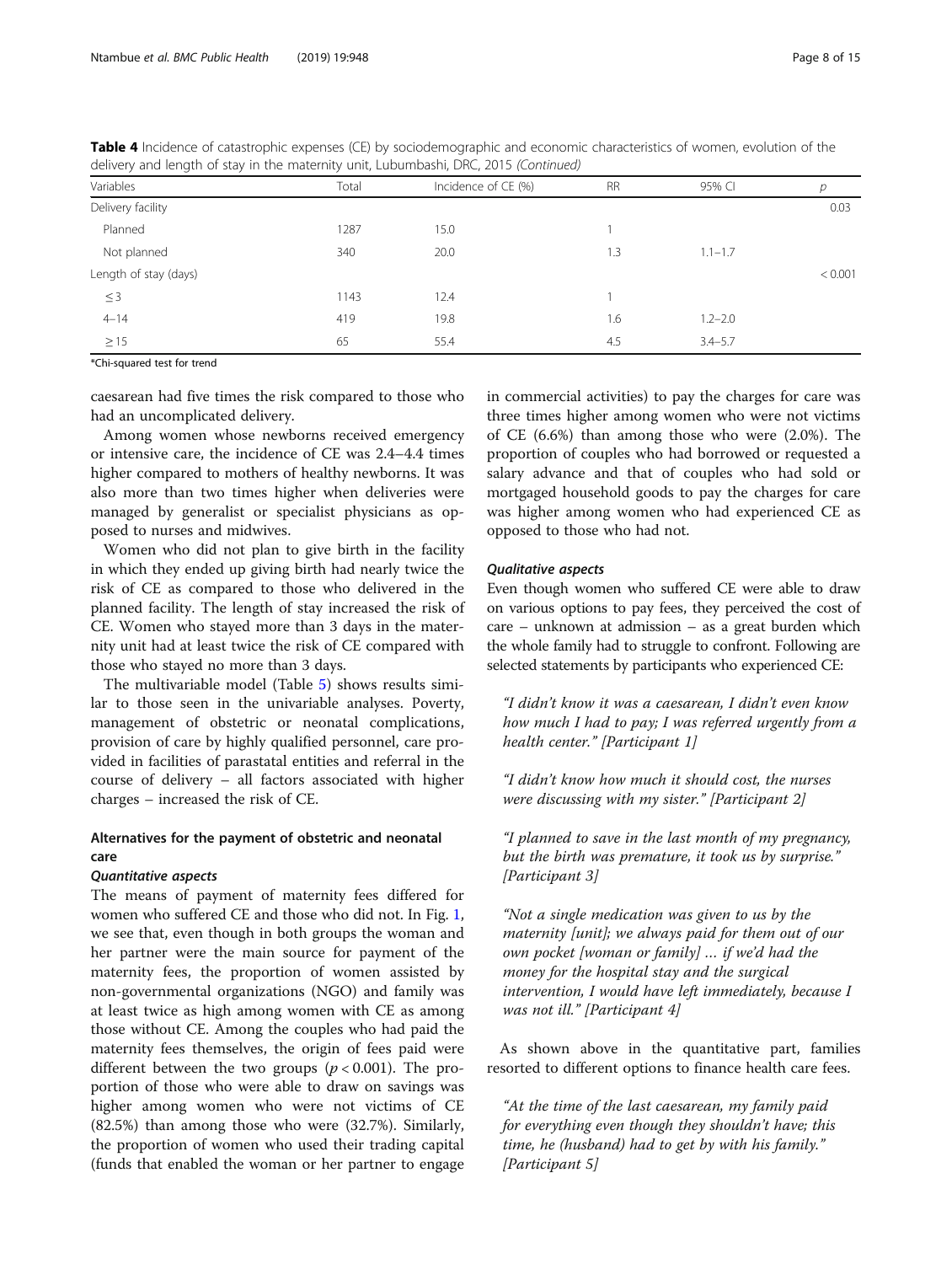<span id="page-8-0"></span>

| Table 5 Determinants of catastrophic expenses among |  |
|-----------------------------------------------------|--|
| parturient women surveyed, Lubumbashi, DRC, 2015    |  |

| Variables                                        | $[n = 1627; CE = 261]$ |               |         |  |
|--------------------------------------------------|------------------------|---------------|---------|--|
|                                                  | aOR                    | 95% CI        | p       |  |
| Sector <sup>a&amp;b</sup>                        |                        |               | 0.65    |  |
| Public vs private religious                      | 1.3                    | $0.6 - 2.6$   |         |  |
| Parastatal entity vs private religious           | 1.3                    | $0.5 - 3.8$   |         |  |
| Private non-religious vs private religious       | 1.5                    | $0.7 - 3.2$   |         |  |
| Not married vs married <sup>a&amp;b</sup>        | 1.6                    | $0.7 - 3.4$   | 0.24    |  |
| Socioeconomic level <sup>a&amp;b</sup>           |                        |               | < 0.001 |  |
| O1 vs O5                                         | 38.7                   | 17.6-85.2     |         |  |
| Q2 vs Q5                                         | 23.5                   | $10.7 - 51.8$ |         |  |
| Q3 vs Q5                                         | 1.6                    | $0.6 - 4.2$   |         |  |
| Q4 vs Q5                                         | 1.3                    | $0.5 - 3.6$   |         |  |
| Referred vs not referred <sup>a</sup>            | 1.9                    | $1.1 - 3.6$   | < 0.001 |  |
| Type of delivery <sup>a</sup>                    |                        |               | < 0.001 |  |
| Complicated vaginal vs uncomplicated             | 1.9                    | $1.2 - 2.9$   |         |  |
| Caesarean vs uncomplicated                       | 7.5                    | $3.6 - 15.4$  |         |  |
| Obstetric complications <sup>b</sup>             |                        |               | < 0.001 |  |
| Infections vs none                               | 20.8                   | $7.4 - 58.0$  |         |  |
| Pre & post-partum hemorrhage vs none             | 9.4                    | $5.0 - 17.7$  |         |  |
| Eclampsia vs none                                | 4.7                    | $1.5 - 15.0$  |         |  |
| Placenta Prævia vs none                          | 5.6                    | $1.5 - 21.0$  |         |  |
| Soft-tissue tears vs none                        | 4.2                    | $2.5 - 7.1$   |         |  |
| Placental abruption vs none                      | 7.4                    | $1.2 - 9.5$   |         |  |
| Obstructed labor vs none                         | 4.8                    | $2.8 - 8.2$   |         |  |
| Newborn care <sup>a</sup>                        |                        |               | < 0.001 |  |
| Emergency vs basic                               | 2.8                    | $1.4 - 5.4$   |         |  |
| Intensive vs basic                               | 2.9                    | $1.9 - 4.3$   |         |  |
| Skilled birth attendant at delivery <sup>a</sup> |                        |               | < 0.001 |  |
| Generalist physician vs midwives                 | 2.2                    | $0.9 - 5.1$   |         |  |
| Specialist physician vs midwives                 | 3.9                    | $1.8 - 8.5$   |         |  |
| Length of stay (days) <sup>b</sup>               |                        |               | < 0.001 |  |
| $3 - 14$                                         | 1.3                    | $0.9 - 1.9$   |         |  |
| $\geq$ 15                                        | 3.6                    | $1.5 - 8.1$   |         |  |

<sup>a</sup>included only in model 1, built on the basis of care received by women and newborns; <sup>b</sup>included only in model 2, built on the basis of complications requiring obstetric and neonatal care; <sup>a & b</sup>included in both models

"My husband gave me everything, I don't know how he did it, I don't know how much he earns approximately per month; I think at least he did what was necessary to save during the pregnancy." [Participant 6]

"My husband hasn't worked for several months, and I didn't work either in the last months of my pregnancy: I had no money when I delivered, I didn't know who would pay these fees; but my family and my in-laws did." [Participant 7]

"In any case, my husband is a man: he had to manage, this time my family should not have to take on so much expense." [Participant 8]

# Consequences to households of catastrophic expenses associated with obstetric and neonatal care

When women experience CE for obstetric and neonatal care at health facilities, it changes their standard of living and households must confront difficult choices: "treat the woman and the newborn and let the family die of hunger, or not". This study allowed us to observe that there are many consequences of these expenditures.

# Economic Consequences

In terms of economics, women who had CE were first of all insolvent. They were indebted and used their trading funds or sold their goods to pay these bills. Because of their insolvency, these women were detained in the maternity unit and denied care such as bandages, analgesics, and newborn cord care.

"Since I was in the hospital, I couldn't trade and I couldn't help my husband: everything was screwed  $[messed up]$ . On his own, he had to pay for everything: food, school fees, transportation, clothes, etc. In these conditions, that's how we didn't have money to pay for health care." [Participant 9]

"I had to stop my petty trading, to stay in the hospital until someone pays all the bills." [Participant 10]

"As for the children, I have seven, and they stay by themselves at home because their dad is a motorcyclist [motorcycle taxi driver] and he stays downtown late to earn what's needed; my oldest daughter even got pregnant." [Participant 11]

"I had asked the nurses to keep my baby if they wanted, and to let me go look for money until I could pull together the necessary sum." [Participant 12]

"We pawned some of our clothes, the chairs, our flatscreen and my capital (trading money), with a view to getting the first installment of the fees … when the hospital asked us to pay the rest, we took on debt from one of our neighbors." [Participant 13]

Quality of care during the stay in the maternity They were also victims of disrespectful care.

"There were days when I didn't receive paracetamol and my dressing wasn't changed because I hadn't yet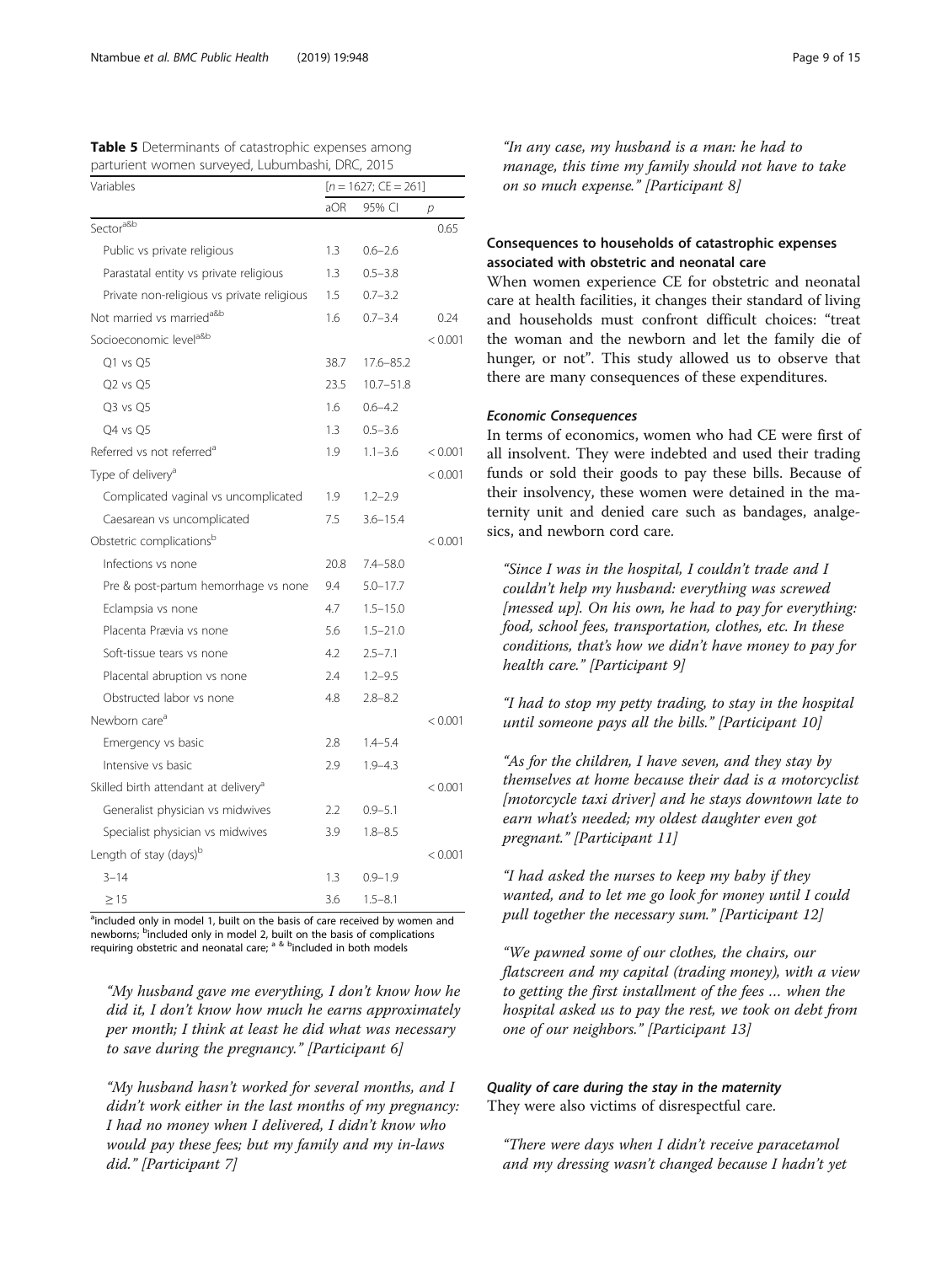<span id="page-9-0"></span>

paid even a part of the fees for treatment … my baby's cord was also not cleaned because I hadn't paid for their medications." [Participant 14]

"Because I was slow to pay for care, the person who took care of me wouldn't greet me in the morning; she didn't ask me how I'd slept, either." [Participant 15]

"Before I'd paid for the care, when the midwife changed my dressing, she didn't speak to me. When she spoke to me, it was to remind me that I should pay the bill. I couldn't even complain about the pain when she rubbed my wound … I was afraid she would stop the dressing since I hadn't yet paid." [Participant 16]

# Household subsistence

After leaving the maternity, women who were in debt or those who had lost their trading income or goods were unable to pay their rent, their children's school fees, or were obliged to reduce food consumption in the household.

"Since I got out of the maternity, we haven't paid our rent. The landlord threw us out. And since we weren't able to find food with the children, I came here to my parents' house until I can resume my activities, if I find money … the friends we borrowed from for the maternity come every day demanding payment and threatening to take us to court." [Participant 17]

"My two children don't go to school because we haven't paid the fees for 3 months … they are with my parents, because here sometimes we go to sleep hungry." [Participant 18]

# Relationships with partner and family

Women have been victims of marital conflict and mistreatment – verbal abuse, threats of divorce, disputes with in-laws, denial of paternity, absconding of partner, financial deprivation, or dissolution of the partnership since they are viewed as the source of excessive expenses. The following statements shed light on some of the consequences on households of catastrophic expenditures tied to obstetric and neonatal care.

"Since the delivery, my husband has left the house on the pretext that he was going to look for money … his friends and family have told me that I made him carry the responsibility for the pregnancy." [Participant 19]

"We hadn't quarreled, but he didn't come see me at the hospital, not a single member of his family came to see me; they didn't even think that I also needed to eat, it was my aunt who always brought me food." [Participant 20]

"My mother-in-law said I wasn't fit because I delivered by caesarean." [Participant 21]

"They (my in-laws) told me that I was the cause of the unhappiness or curse of their child [my husband] … because of me, everything he does doesn't work … and that my pregnancy made him poor." [Participant 22]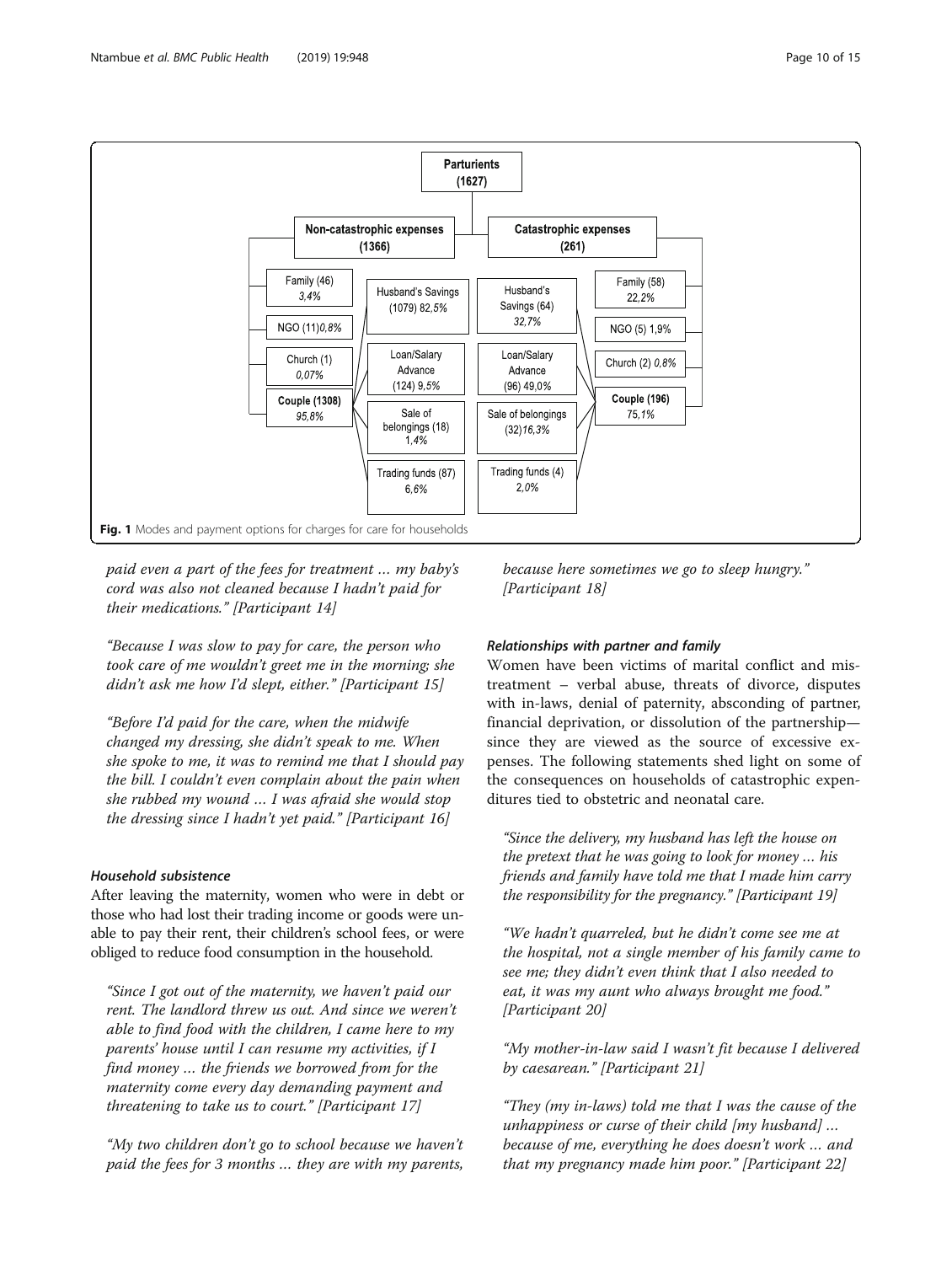# Access to care for other members of the household

CE has likewise been at root of inability to financially access other care (postnatal and preschool consultations, consultations for illness) for the woman and other members of the household. This has led them to resort to other means of management (self-medication, traditional care, or prescriptions in a drugstore).

"Since I had no money to go to the health center, when my daughter fell ill, I went to get, on credit, malaria medications from the pharmacy of my friend's little brother." [Participant 23]

"After discharge from the maternity, I didn't go back to the hospital for the weighing and vaccination of the child: I didn't have the fees for transport and to pay to the hospital … I'm using traditional medicine for hemorrhoids which bother me since the delivery." [Participant 24]

In Fig. 2, we show a schematic of the consequences tied to CE from obstetric and neonatal care in Lubumbashi.

# Discussion

In this study, we found that 16.0% of women were victims of CE linked to obstetric and neonatal care. This incidence was higher if the women were poor, had maternal or neonatal complications, or were treated by highly trained health care personnel. This is higher than the overall incidence of catastrophic expenses due to health care reported in 2014 in DRC by the World Bank, which was  $10.8\%$  [\[15\]](#page-13-0). In an earlier study [[16\]](#page-13-0), we showed that, given that the transportation network in Lubumbashi is easily accessible and affordable, the contribution of the price of transport to the total payment at the time of delivery remains low (3.2–8.2%). Thus, even without taking transport into account, the incidence of CE in Lubumbashi is higher than in urban settings in various sub-Saharan African countries [[28](#page-13-0)–[31](#page-13-0)].

In our study, we found that women in the two lowest wealth quintiles had, respectively, 23 and 16 times higher risk of CE than those in the highest. In several cities of Africa, similar results have been reported [[28](#page-13-0)–[32\]](#page-13-0). It is not surprising that without health insurance or universal coverage, the poor should be at higher risk of CE. The dependence of the health care facilities and health care system on user payments has weakened the leadership of the state and its regulatory power over price-setting for care so that, in a city where more than 60% of the facilities are private [[19](#page-13-0)] and where neither mutual aid organizations or health insurance exists [[18](#page-13-0)], it is cost of living for health care providers, rather than rational factors linked to the functioning of the facility, that determines the variability in the price of care. Each facility has its prices for care, and within a facility, for the same acts, women may pay different amounts. This is seen even in public facilities presumed to function for the public good [[7](#page-13-0)]. Further, 5% of the revenue of these facilities is paid to the central office of the HZ and so on, up to the Ministry of Health [\[11\]](#page-13-0).

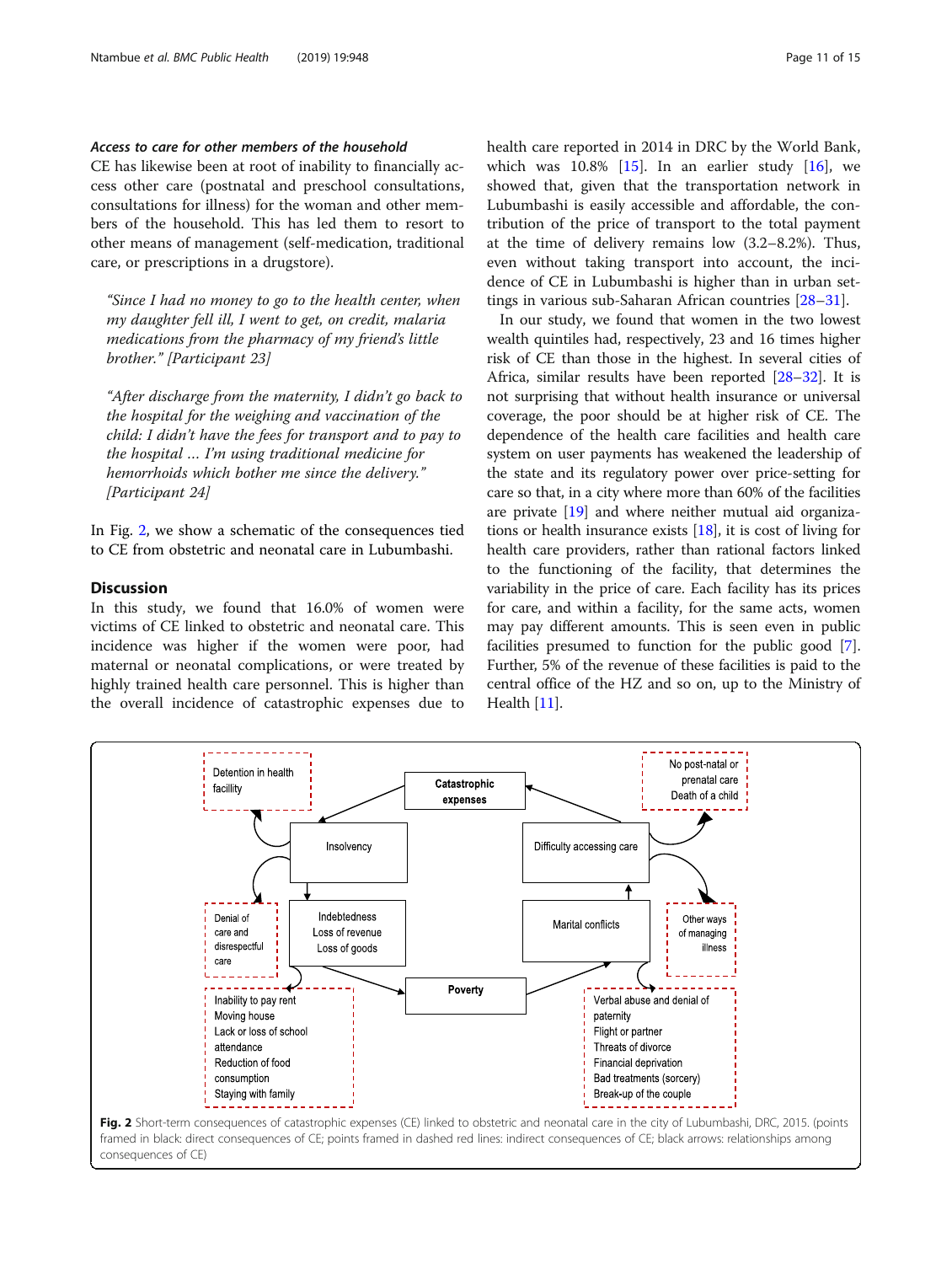Complications and the extra fees they entail also increase risk of CE. We noted that when there were complications at delivery, women had at least twice the risk of CE. Medical and nursing services, the amount of medications used, newborn care, the length of stay, and complementary care in the case of referrals are, in general, responsible for this increase.

High-quality obstetric care certainly has costs, whether these are supported by users or by other players [\[33](#page-13-0)]. When health expenditures become catastrophic, they constitute a barrier to the use of care, limit its quality, and reinforce the poverty of households [\[10](#page-13-0)]. Insufficient salaries from the state lead health care providers to impose additional fees for each service [[34\]](#page-13-0). To improve their income, the GRHs and HCs overlap the services they offer in their care bundles [[35](#page-13-0)]. When primary care that would normally be provided at the HC level is provided in the GRHs or polyclinics, it costs at least twice as much. Women pay different amounts for the same services according to whether they are cared for by a midwife, a generalist physician, or a specialist physician. HCs are over-medicalized, offering services that ought to be offered only at higher levels of the health care system. This contributes to the increase in price of primary care [[35\]](#page-13-0), and to a lack of continuity of care within the system; women who are referred have to pay more than those who are not. Furthermore, in addition to paying for services, women must buy medications, supplies, and equipment, either from providers or from the pharmacy in the hospital or from outside the hospital. Because this is a sector in which the state has little control [\[11\]](#page-13-0), the risk of overbilling is very high, given that these things constitute a source of extra income for the facilities and the staff.

Most women who encounter these exorbitant charges are not prepared for them, because they don't anticipate having complications. The consequences they face are major, ranging from detention in the maternity unit in the short term, to sliding further into poverty in the medium term. Several studies [[10](#page-13-0), [28,](#page-13-0) [36](#page-13-0)] report similar observations and also note that these consequences are likely to persist beyond the short to the medium, and long term in the life of the household.

# Mechanisms for coping with direct out-of-pocket payments

Why, in a city where 70% of the population is poor [\[9](#page-13-0)] and care financially unaffordable [[7\]](#page-13-0), does the rate of deliveries attended by skilled personnel remain high? Mobilization of clan in the form of contributions from close and extended family members to pay for pregnancy –and delivery– related health care not only attenuates economic consequences but also justifies subsequent health care provider-assisted deliveries despite these families' poverty. But this clan solidarity has consequences. Because they are considered the cause of excessive expenditures, women whose health care costs reach catastrophic levels because of complications may become victims of mistreatment such as verbal abuse, disputes with in-laws, denial of paternity, abandonment by partners, financial deprivation, even divorce – all of which are factors likely to reinforce their poverty [\[10\]](#page-13-0).

#### Alternatives for health care financing in the DRC

Initiatives that aim to alleviate the price of obstetric care – either through result-based or health systems strengthening approaches– have been tested in several countries in Africa [\[37](#page-13-0)–[46](#page-14-0)]. De Brouwere et al. [\[47\]](#page-14-0) report that results are mixed. According to these authors, "the schemes studied in the context of financing obstetric care have not shown, in an absolute way, either growth in use of services or improvement of results in terms of health. In terms of equity, there was little support for reduction of CE" [[47](#page-14-0)] (our translation).

Witter et al. [[48\]](#page-14-0) document the elements to take into account to implement a policy to protect women from high price of care. These elements corroborate the determinants of CE we observed in the city of Lubumbashi. They write: "adopting a good package of measures for a given context cannot be done in a mechanical fashion. The balance between the constraints of supply and demand may vary, and the conception of an appropriate policy should consider the availability of resources, the cultural expectations of roles and responsibilities, as well as the way in which the health services are financed and organized" (our translation). Emphasizing the determinants of CE in the city of Lubumbashi, our study shows that approaches aiming to protect women from CE should not be one-dimensional. On the demand side, there is the socioeconomic level of the population; on the supply side, there is the organizational context, the quality of care, available financing, management of human resources for health, and cost of living.

Dimensions like these can only be taken into account in the context of a broad strategy of financing and health systems strengthening. This was the case for Morocco [\[49](#page-14-0)] and Rwanda [[50](#page-14-0)], which obtained remarkable results in terms of maternal health after considerable reforms and a large increase in the financing of the health care system. This has not been the case in the DRC because the National Plan for Health Development (2010–2015) has not been fully implemented. According to the United Nations Millennium Project 2005 [[51\]](#page-14-0), "practical investments and policies for a functioning health system include training and retaining competent, motivated health workers, strengthening management systems, providing adequate supplies of essential drugs, and building clinics and laboratory facilities. Eliminating user fees for essential health services, improving community health education, promoting behavior change, and involving communities in decisionmaking and service delivery are also critical measures".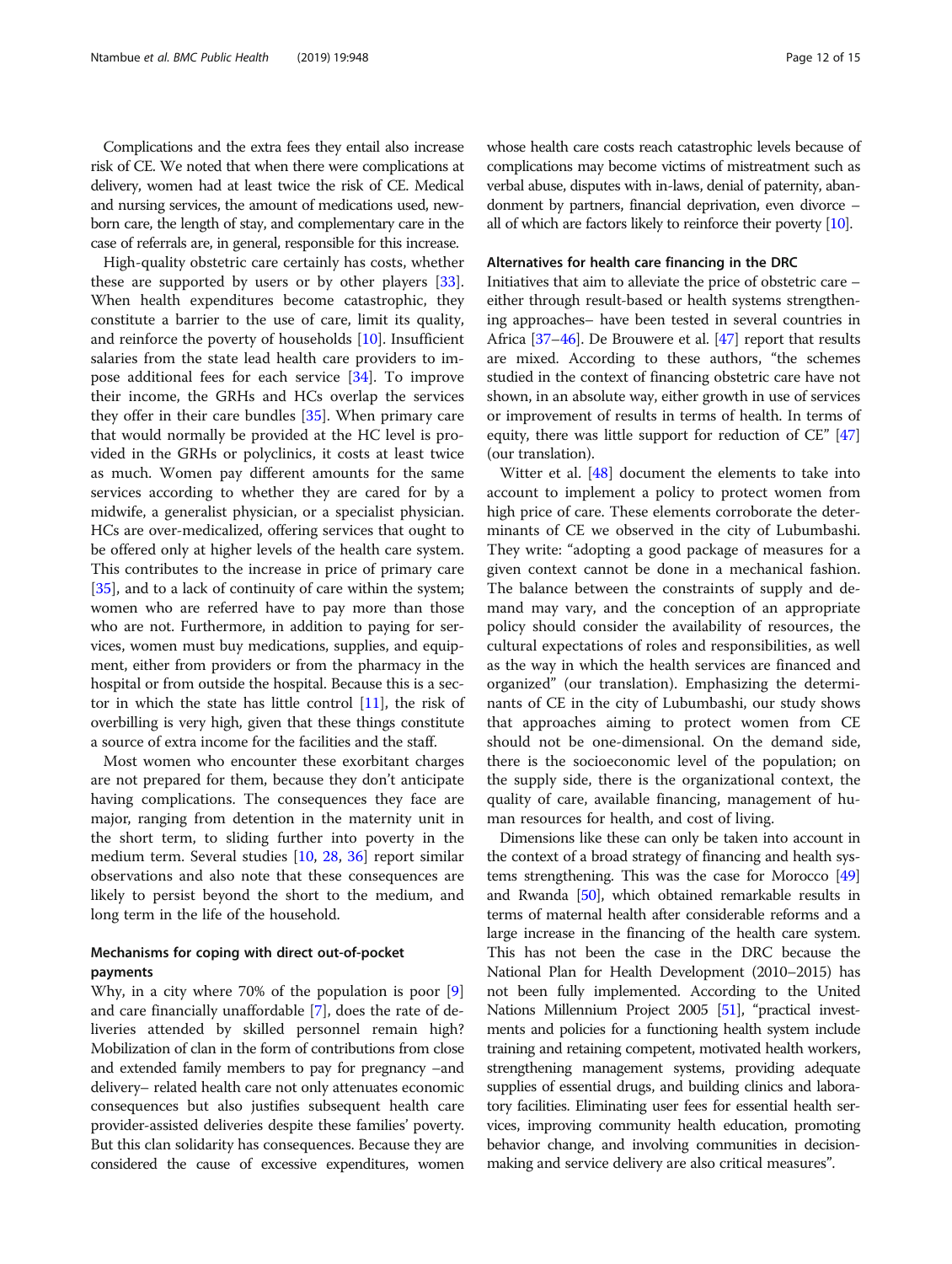<span id="page-12-0"></span>For example, in the current context of organization and provision of obstetric and neonatal care in Lubumbashi, it is urgently necessary to reinforce the leadership of the Ministry of Health to oversee and regulate the establishment and functioning of health care facilities that provide obstetric and neonatal care. The ministry should also oversee and regulate respect for the technical platform and continuity of care between the different levels of the health care system, as well as the standardization of fees according to the type of care provided to mothers and infants.

# Study limitations

In this setting, patients don't always request bills or invoices for expenses; this carries with it a risk of bias, since women may have forgotten an expenditure made by a family member [[21\]](#page-13-0), while staff may have intentionally avoided mentioning informal payments like gratuities [[10\]](#page-13-0). Such a bias could have contributed to an underestimation of payments by the woman. To significantly reduce the impact of this bias, we triangulated the data collected from various sources, as described in the methods. It is also possible that the food expenses of households were underestimated given that purchases are very fragmented over the course of the month [\[21](#page-13-0)], which increases the risk of forgetting some during our interviews. Such a bias would also have caused an underestimate of the incidence of CE.

# Conclusion

In this study, we measured the incidence of CE, its determinants, coping mechanisms used by households to pay the price of care, and identified socioeconomic and health consequences of CE.

We observed that direct payment for obstetric and neonatal care causes CE. The women who are vulnerable to CE are those with a low socioeconomic status and who have obstetric or neonatal complications. Also, the dependence on the health care system, including payments to staff, on user fees increases the risk of these expenditures. CE causes a cycle of poverty and constitutes a barrier to universal coverage of respectful, high-quality basic and emergency obstetric and neonatal care.

To guarantee universal coverage of high-quality health care, we suggest that the government and funders in DRC support initiatives to put in place mutual-aid health risk pools and health insurance, which are still rare in the DRC, and that they introduce and institutionalize free maternal and infant care.

Also, by guaranteeing a decent and regular payment of providers and improving the financing and functioning of health care facilities, the government could substantially reduce the portion of system expenditures carried by households via direct payment as a condition for access to care.

# Additional files

| <b>Additional file 1:</b> Expenses for obstetric and neonatal care in |
|-----------------------------------------------------------------------|
| Lubumbashi: data collectiontool. (DOC 349 kb)                         |
| <b>Additional file 2:</b> Interview quide. (DOCX 15 kb)               |
| <b>Additional file 3:</b> Description of data. (XLSX 596 kb)          |

#### Abbreviations

95%CI: 95% confidence interval; aOR: Adjusted Odds Ratio; CDF: Congolese Francs; CE: Catastrophic expenditure; DHS: Demographic and Health Survey; DRC: Democratic Republic of the Congo; EmNC: Emergency Neonatal Care; GFF: Global Financing Facility; GRH: General Reference Hospital; HC: Health Centre; HZ: Health Zone; NGO: Non-governmental organizations; PCA: Principal component analysis; Q: Quintile; RR: Relative Risk; UCL: University Clinics of Lubumbashi; UN: United Nations; US\$: US Dollar; WHO: World Health Organization

#### Acknowledgements

Not Applicable.

#### Authors' contributions

AMN, FKM, MDW and PD conceptualized the research question. AMN conceived of the study and its design and participated in its coordination, conducted the statistical analysis, wrote the methods, results, helped to draft the manuscript and incorporated comments from co-authors for the final draft. FKM participated in the design of the study and coordination (collection of data) and helped to draft the manuscript. MDW conducted the statistical analysis, wrote the methods and proofread the manuscript critically. PD wrote the first draft of the paper, wrote the background information, discussion and proofread the drafts before submission. KDC interpreted data and critically revised the final draft. All authors read and approved the final draft of the manuscript.

#### Funding

This research was funded by the l'Académie de Recherche et d'Enseignement Supérieur (ARES) in the P3-Lub03 program. Funding covered only the collection of data and the initial English translation of this manuscript.

#### Availability of data and materials

All data generated or analyzed during this study are included in this published article and its supplementary information files.

#### Ethics approval and consent to participate

Written informed consent was obtained from each woman prior to inclusion in the study and was reassessed at each contact. The study protocol was approved by the Comité d'Éthique Médicale (CEM; Medical Ethics Committee) of the University of Lubumbashi (CEM-UNILU: UNILU/CEM/010/2011).

#### Consent for publication

Participants gave consent for direct quotes from interviews to be used in this manuscript.

#### Competing interests

The authors declare that they have no competing interests.

#### Author details

<sup>1</sup>Unité d'Epidémiologie et de Santé de la mère, du nouveau-né et de l'enfant, École de Santé Publique, Université de Lubumbashi, Lubumbashi, Democratic Republic of the Congo. <sup>2</sup>School of Interdisciplinary Arts and Sciences, University of Washington Tacoma, Tacoma, USA. <sup>3</sup>Department of Global Health, University of Washington, Seattle, USA. <sup>4</sup>Centre de recherche en Epidémiologie, Biostatistiques et recherche clinique, École de Santé Publique Université Libre de Bruxelles, Brussels, Belgium. <sup>5</sup>Centre de Recherche en Politiques et systèmes de santé-Santé internationale, École de Santé Publique Université Libre de Bruxelles, Brussels, Belgium.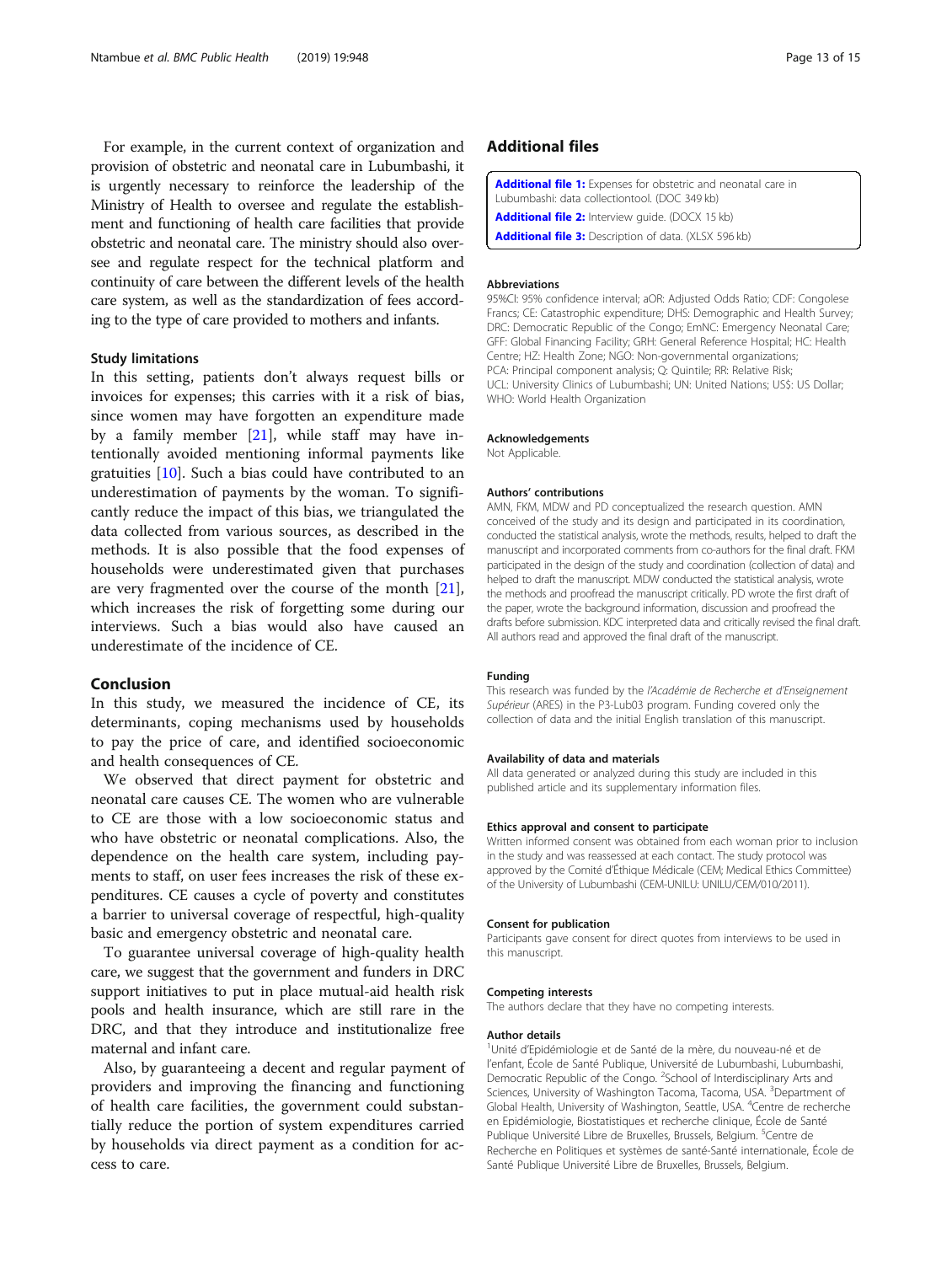#### <span id="page-13-0"></span>Received: 19 September 2018 Accepted: 30 June 2019 Published online: 15 July 2019

#### References

- 1. Bhutta ZA, Das JK, Bahl R, Lawn JE, Salam RA, Paul VK, et al. Can available interventions end preventable deaths in mothers , newborn babies , and stillbirths , and at what cost ? Lancet. 2014;384:347–70.
- 2. World Health Organization: Countdown to 2015: a decade of tracking progress for maternal, newborn and child survival the 2015 report. 2015.
- 3. World Health Organization. Report of monitoring health for the Sustaintable development goals. Geneva; 2016. [https://www.who.int/gho/publications/](https://www.who.int/gho/publications/world_health_statistics/2016/en/) [world\\_health\\_statistics/2016/en/.](https://www.who.int/gho/publications/world_health_statistics/2016/en/)
- 4. Chaque femme/Chaque Enfant. La stratégie mondiale pour la santé de la femme, de l'enfant et de l'adolescent (2016–2030). Genève: Organisation Mondiale de la Santé; 2015.
- Mason E, Mcdougall L, Lawn JE, Gupta A, Claeson M, Pillay Y, et al. From evidence to action to deliver a healthy start for the next generation. Lancet. 2014;384(9941):455-67.
- 6. Bhutta ZA, Lassi ZS, Mansoor N. Systematic review on human resources for health interventions to improve maternal health outcomes: evidence from developing countries. Karachi: Division of Women & Child Health, the Aga Khan University; 2013.
- 7. Ministère de la santé publique. Rapport sur les comptes de la santé RDC 2014. Kinshasa: Programme National des Comptes de la santé (PNCNS); 2016.
- 8. Taskforce on innovative international financing for Health Systems. More money for health, and more health for the money. 2009.
- 9. Minstère du Plan. Document de la Stratégie de Croissance et de Réduction de la Pauvreté de seconde génération (DSCRP 2), vol. 127; 2011. [https://](https://www.afdb.org/fileadmin/uploads/afdb/Documents/Project-and-Operations/RDC_-_2011-2015_-_Document_de_strat%C3%A9gie_de_r%C3%A9duction_de_la_pauvret%C3%A9.pdf) [www.afdb.org/fileadmin/uploads/afdb/Documents/Project-and-Operations/](https://www.afdb.org/fileadmin/uploads/afdb/Documents/Project-and-Operations/RDC_-_2011-2015_-_Document_de_strat%C3%A9gie_de_r%C3%A9duction_de_la_pauvret%C3%A9.pdf) [RDC\\_-\\_2011-2015\\_-\\_Document\\_de\\_strat%C3%A9gie\\_de\\_r%C3%A9duction\\_](https://www.afdb.org/fileadmin/uploads/afdb/Documents/Project-and-Operations/RDC_-_2011-2015_-_Document_de_strat%C3%A9gie_de_r%C3%A9duction_de_la_pauvret%C3%A9.pdf) [de\\_la\\_pauvret%C3%A9.pdf](https://www.afdb.org/fileadmin/uploads/afdb/Documents/Project-and-Operations/RDC_-_2011-2015_-_Document_de_strat%C3%A9gie_de_r%C3%A9duction_de_la_pauvret%C3%A9.pdf).
- 10. Borghi JSKFV. Les coûts des soins obstétricaux et leurs conséquences sociales et économiques pour les ménages. In: Richard F, Witter SDBV, editors. Réduire les barrières financières aux soins obstétricaux dans les pays à faible revenu. Studies in. Antwerp: SPH; 2008. p. 27–53.
- 11. Ministère de la santé publique. Plan National de Développement Sanitaire PNDS 2011–2015. Kinshasa: Ministère de la santé publique; 2010.
- 12. Xu K, Evans DB, Kawabata K, Zeramdini R, Klavus J, Murray CJ. Household catastrophic health expenditure: a multicounty analysis. Lancet. 2003;362:111–7.
- 13. Cause H. Financement et qualité des services et soins de santé: Abstracts Book de l'atelier de capitalisation et echange d'expériences sur le financement du système de santé organisé à Kinshasa du 23 au 25 octobre 2012; 2013.
- 14. Banque Mondiale. Le Mécanisme de Financement Mondial en Soutien à Chaque Femme Chaque Enfant, vol. 8; 2015.
- 15. Ministère de la santé publique. Strategie de financement de la Santé. Kinshasa: DRC; 2016.
- 16. Ntambue A. Commercialization of obstetric and neonatal care in the Democratic Republic of the Congo : a study of the variability in user fees in Lubumbashi , 2014. PLoS One. 2018;45:1–26.
- 17. Ntambue AM, Malonga FK, Dramaix-wilmet M, Donnen P. Determinants of maternal health services utilization in urban settings of the Democratic Republic of Congo – a case study of Lubumbashi City. BMC Pregnancy Childbirth. 2012;12:66.
- 18. Ministère de la santé publique. Plan de Développement Sanitaire du District Médical de Lubumbashi. Lubumbashi: District Médical de Lubumbashi; 2010.
- 19. Chenge M, Van Der VJ, Porignon D. La carte sanitaire de la ville de Lubumbashi, République Démocratique du Congo Partie I : problématique de la couverture sanitaire en milieu urbain congolais. Glob Health Promot. 2010;17:63–74.
- 20. Skovdal M, Cornish F. Qualitative Research for Development, Rugby, UK: Practical Action Publishing; 2015. <https://doi.org/10.3362/9781780448534>
- 21. Bureau International du Travail. Statistiques des revenus et des dépenses des ménages Statistiques des revenus et des dépenses des ménages. Genève: Organisation international du travail; 2003.
- 22. World Health Organization. Technical Briefs for Policy Makers. 2008. [https://www.who.int/healthsystems/topics/financing/healthreport/14](https://www.who.int/healthsystems/topics/financing/healthreport/14GBSpaperFINAL.pdf) [GBSpaperFINAL.pdf.](https://www.who.int/healthsystems/topics/financing/healthreport/14GBSpaperFINAL.pdf)
- 23. Quayyum Z, Nadjib M, Ensor T, Sucahya PK. Expenditure on obstetric care and the protective effect of insurance on the poor: lessons from two Indonesian districts. Health Policy Plan. 2010;25:237–47. [https://doi.org/](https://doi.org/10.1093/heapol/czp060) [10.1093/heapol/czp060.](https://doi.org/10.1093/heapol/czp060)
- 24. Pitchforth E, Van TE, Graham W, Fitzmaurice A. Development of a proxy wealth index for women utilizing emergency obstetric care in Bangladesh. Health Policy Plan. 2007;22:311–9.
- 25. Fry K, Firestone R, Chakraborty NM. Measuring equity with nationally representative wealth quintiles. Washington DC; 2014. [https://www.psi.org/](https://www.psi.org/wp-content/uploads/2014/10/Wealth-Quintile-Guide.pdf) [wp-content/uploads/2014/10/Wealth-Quintile-Guide.pdf.](https://www.psi.org/wp-content/uploads/2014/10/Wealth-Quintile-Guide.pdf)
- 26. Bagley SC, White H, Golomb BA. Logistic regression in the medical literature: Standards for use and reporting, with particular attention to one medical domain. J Clin Epidemiol. 2001;54:979–85.
- 27. Souza JP, Cecatti JG, Haddad SM, Parpinelli MA, Costa L, Katz L, et al. The WHO maternal near-miss approach and the maternal severity index model (MSI): tools for assessing the Management of Severe Maternal Morbidity. PLoS One. 2012;7:E44129.
- 28. Arsenault C, Fournier P, Philibert A, Sissoko K, Coulibaly A, Tourigny C. Emergency obstetric care in Mali: catastrophic spending and its impoverishing effects on households. Bull World Health Organ. 2013;91(3): 207–216.
- 29. Perkins M, Brazier E, Themmen E, Bassane B, Diallo D, Mutunga A, et al. Out-of-pocket costs for facility-based maternity care in three African countries. Health Policy Plan. 2009;24:289–300.
- 30. Dalaba MA, Akweongo P, Aborigo RA, Saronga HP, Williams J, Aninanya GA, et al. Cost to households in treating maternal complications in northern Ghana : a cross sectional study. BMC Health Serv Res. 2015;15:1–8.
- 31. Kalu-umeh NN, Mph M, Sambo MN, Fwacp M, Idris SH. Costs and patterns of financing maternal health Care Services in Rural Communities in northern Nigeria : evidence for designing National fee Exemption Policy. Int J MCH AIDS. 2013;2:163–72.
- 32. Ronsmans C, Holtz S, Stanton C. Socioeconomic diff erentials in caesarean rates in developing countries : a retrospective analysis. Lancet. 2006;368:1516–23.
- 33. Bhutta ZA, Das JK, Rizvi A, Gaff MF, Walker N, Horton S, et al. Evidencebased interventions for improvement of maternal and child nutrition: what can be done and at what cost ? Lancet. 2013;382:452–77.
- 34. Bertone MP, Mutombo PB, Kinshasa D. Investigating the remuneration of health workers in the DR Congo: implications for the health workforce and the health system in a fragile setting. Health Policy Plan. 2016;31:1143–51.
- 35. Chenge M, Van Der VJ, Porignon D. La carte sanitaire de la ville de Lubumbashi, République Démocratique du Congo II: analyse des activités opérationnelles des structures de soins. Glob Health Promot. 2010;17:75.
- 36. Borghi J, Hanson K, Acquah CA, Ekanmian G, Filippi V, Ronsmans C, et al. Costs of near-miss obstetric complications for women and their families in Benin and Ghana. Health Policy Plan. 2003;18:383–90.
- 37. Ben Ameur A, Ridde V, Bado AR, Ingabire M-G, Queuille L. User fee exemptions and excessive household spending for normal delivery in Burkina Faso: the need for careful implementation. BMC Health Serv Res. 2012;12:412.
- 38. Philibert A, Ridde V, Bado A, Fournier P. No effect of user fee exemption on perceived quality of delivery care in Burkina Faso: a case-control study. BMC Health Serv Res. 2014;14:120. [https://doi.org/10.1186/1472-6963-14-120.](https://doi.org/10.1186/1472-6963-14-120)
- 39. Falisse JB, Ndayishimiye J, Kamenyero V, Bossuyt M. Performance-based financing in the context of selective free health-care: an evaluation of its effects on the use of primary health-care services in Burundi using routine data. Health Policy Plan. 2015;30:1251–60.
- 40. Fournier P, Dumont A, Tourigny C, Philibert A, Coulibaly A, Traoré M. The free caesareans policy in low-income settings: an interrupted time series analysis in Mali (2003-2012). PLoS One. 2014;9:e105130. [https://doi.org/](https://doi.org/10.1371/journal.pone.0105130) [10.1371/journal.pone.0105130](https://doi.org/10.1371/journal.pone.0105130).
- 41. Johri M, Ridde V, Haddad S. Estimation of maternal and child mortality one year after user-fee elimination : an impact evaluation and modelling study in Burkina Faso. Bull World Health Organ. 2014;92:706–15.
- 42. Witter S, Dieng T, Mbengue D, Moreira I, De Brouwere V. The national free delivery and caesarean policy in Senegal: evaluating process and outcomes. Health Policy Plan. 2010;25:384–92. <https://doi.org/10.1093/heapol/czq013>.
- 43. Das A, Gopalan SS, Chandramohan D. Effect of pay for performance to improve quality of maternal and child care in low- and middle-income countries: a systematic review. BMC Public Health. 2016;16:321.
- 44. Kruk ME, Mbaruku G, Rockers PC, Galea S. User fee exemptions are not enough: out-of-pocket payments for ' free ' delivery services in rural Tanzania. Trop Med Int Heal. 2008;13:1–10.